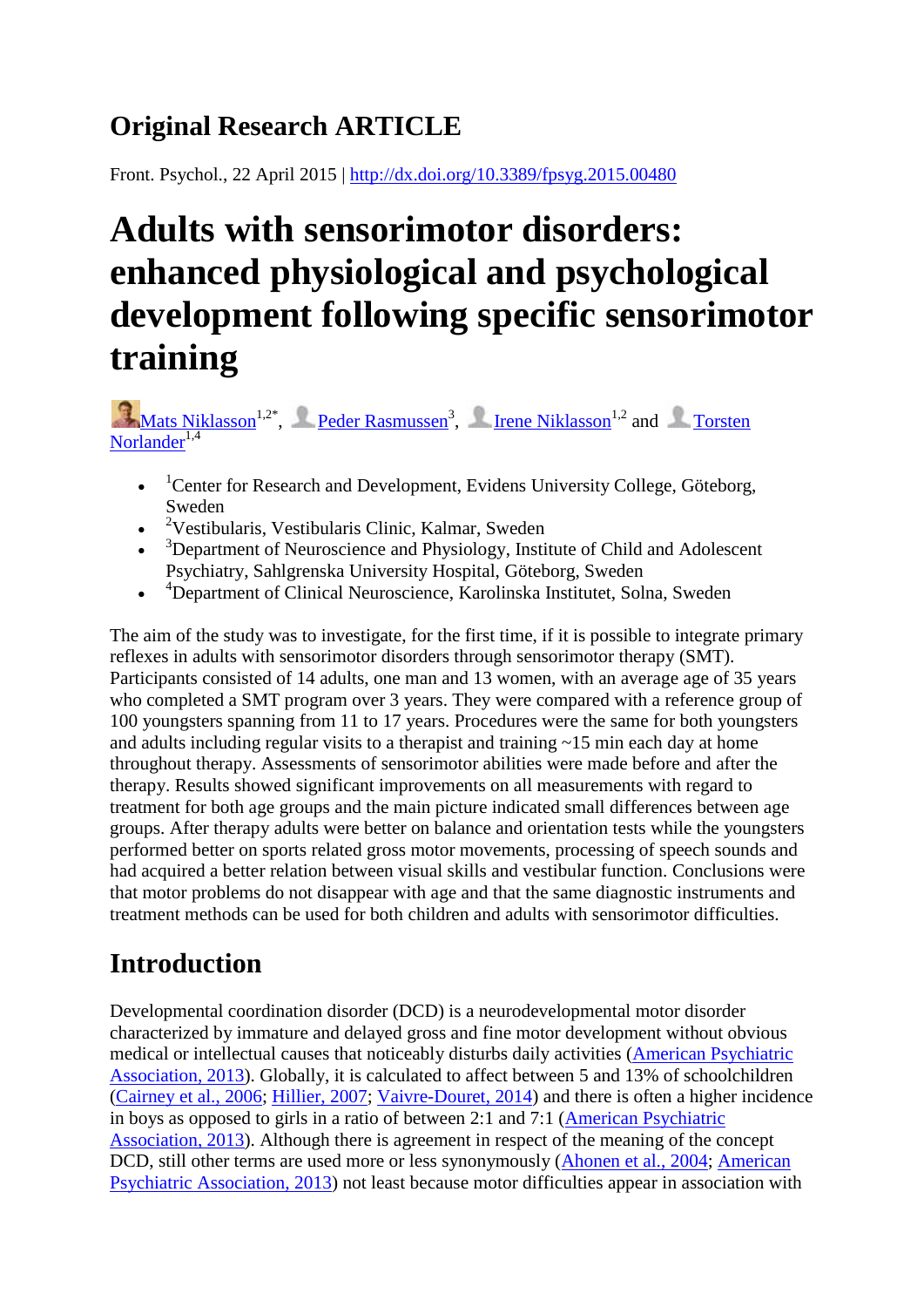several other disorders. According to [Gillberg \(2010\),](http://journal.frontiersin.org/article/10.3389/fpsyg.2015.00480/full#B34) this co-morbidity within both child psychiatry and developmental medicine is usually the rule rather than the exception. Consequently, DCD can appear together with ADHD [\(Kadesjö and Gillberg, 1998;](http://journal.frontiersin.org/article/10.3389/fpsyg.2015.00480/full#B46) [Pitcher et](http://journal.frontiersin.org/article/10.3389/fpsyg.2015.00480/full#B68)  [al., 2003;](http://journal.frontiersin.org/article/10.3389/fpsyg.2015.00480/full#B68) [Watemberg et al., 2007\)](http://journal.frontiersin.org/article/10.3389/fpsyg.2015.00480/full#B93), as well as with speech difficulties, reading and writing difficulties [\(Visser, 2003\)](http://journal.frontiersin.org/article/10.3389/fpsyg.2015.00480/full#B91) and with emotional problems [\(De Raeymaecker, 2006;](http://journal.frontiersin.org/article/10.3389/fpsyg.2015.00480/full#B22) [Cairney et](http://journal.frontiersin.org/article/10.3389/fpsyg.2015.00480/full#B12)  [al., 2010\)](http://journal.frontiersin.org/article/10.3389/fpsyg.2015.00480/full#B12). That motor problems do not disappear with age has been shown in a number of studies (e.g., [Fox and Lent, 1996;](http://journal.frontiersin.org/article/10.3389/fpsyg.2015.00480/full#B29) [Christiansen, 2000;](http://journal.frontiersin.org/article/10.3389/fpsyg.2015.00480/full#B17) [Rasmussen and Gillberg, 2000;](http://journal.frontiersin.org/article/10.3389/fpsyg.2015.00480/full#B72) [Sigmundsson, 2005\)](http://journal.frontiersin.org/article/10.3389/fpsyg.2015.00480/full#B77) although [McPhillips et al. \(2000\)](http://journal.frontiersin.org/article/10.3389/fpsyg.2015.00480/full#B52) showed that the reading abilities of participants were positively affected when participants integrated the asymmetrical tonic neck reflex (ATNR) through carrying out stereotypical infant movements. Furthermore, [Norlander](http://journal.frontiersin.org/article/10.3389/fpsyg.2015.00480/full#B62)  [et al. \(2005\)](http://journal.frontiersin.org/article/10.3389/fpsyg.2015.00480/full#B62) showed that a short but regularly performed training program applied to primary and secondary school children addressing the kinesthetic-vestibular systems reduced the noise levels in classrooms and increased the teachers' rating of the children's concentration capacity.

The existing definition of DCD [\(American Psychiatric Association, 2013\)](http://journal.frontiersin.org/article/10.3389/fpsyg.2015.00480/full#B2) does not mention any connection to a sensory cause. What is briefly described though are neurodevelopmental immaturities or neurological soft signs (NSS), which contain a broad scope of neurological deviations, for example, mirror movements, choreiform movements and retained primary reflexes [\(McPhillips et al., 2000\)](http://journal.frontiersin.org/article/10.3389/fpsyg.2015.00480/full#B52). What these have in common is that they are not considered to belong to any well-defined syndrome, they are difficult to interpret [\(Touwen, 1993;](http://journal.frontiersin.org/article/10.3389/fpsyg.2015.00480/full#B87) [Polatajko, 1999;](http://journal.frontiersin.org/article/10.3389/fpsyg.2015.00480/full#B69) [Ayd, 2000\)](http://journal.frontiersin.org/article/10.3389/fpsyg.2015.00480/full#B3) and their diagnostic and clinical value is still unclear and therefore further studies are needed [\(American Psychiatric Association, 2013\)](http://journal.frontiersin.org/article/10.3389/fpsyg.2015.00480/full#B2). At the Vestibularis Clinic, a Swedish center for sensorimotor therapy (SMT), a method for integration of retained primary reflexes [\(Field and Blythe, 1989\)](http://journal.frontiersin.org/article/10.3389/fpsyg.2015.00480/full#B26) was practiced in order to help children develop their motor abilities. It was, however, observed that motor training became even more efficient when vestibular function was implemented both as a diagnostic tool [\(Rasmussen et al., 1983;](http://journal.frontiersin.org/article/10.3389/fpsyg.2015.00480/full#B73) [Rasmussen and Gillberg, 2000\)](http://journal.frontiersin.org/article/10.3389/fpsyg.2015.00480/full#B72) and as a part of therapy [\(Niklasson, 2013\)](http://journal.frontiersin.org/article/10.3389/fpsyg.2015.00480/full#B56) resulting in the method Retraining for Balance (RB; [Niklasson et al., 2009,](http://journal.frontiersin.org/article/10.3389/fpsyg.2015.00480/full#B60) [2010\)](http://journal.frontiersin.org/article/10.3389/fpsyg.2015.00480/full#B61). RB is, in part, a process orientated therapy [\(Kirby and Sugden, 2007\)](http://journal.frontiersin.org/article/10.3389/fpsyg.2015.00480/full#B48) because it emphasizes the importance of identifying underlying sensory and motor problems, which prevented the individual from developing his or her complete motor skills. In part, it is also an implicit process [\(Gentile, 1998;](http://journal.frontiersin.org/article/10.3389/fpsyg.2015.00480/full#B31) [Ahonen et al., 2004\)](http://journal.frontiersin.org/article/10.3389/fpsyg.2015.00480/full#B1) where movements activate and organize proprioception as well as vestibular functions. [Kirby and Sugden \(2007\)](http://journal.frontiersin.org/article/10.3389/fpsyg.2015.00480/full#B48) questioned whether or not DCD is a single syndrome and stressed the complexity of co-morbidity [\(Visser, 2003;](http://journal.frontiersin.org/article/10.3389/fpsyg.2015.00480/full#B91) [Lingam et al., 2010\)](http://journal.frontiersin.org/article/10.3389/fpsyg.2015.00480/full#B51). [Vig \(2010\)](http://journal.frontiersin.org/article/10.3389/fpsyg.2015.00480/full#B90) discussed further the importance of labeling and classifying children with disabilities based upon empirical data. Empirical data [\(Niklasson et al., 2009,](http://journal.frontiersin.org/article/10.3389/fpsyg.2015.00480/full#B60) [2010\)](http://journal.frontiersin.org/article/10.3389/fpsyg.2015.00480/full#B61) has shown that within the framework of the RB method, it is possible both to diagnose and then treat sensorimotor problems through SMT. Adding the significance of sensory factors, such as vestibular function, for motor development to the existing DCD criteria should increase the possibility of unambiguity in respect of its definition. A tentative suggestion would be that DCD could be more properly labeled as a sensorimotor disorder (SMD). Unpublished studies at the Vestibularis Clinic regarding SMT also call the criteria for DCD into question on the basis that the therapy is also effective for children younger than 5 years of age and for children and young people with intellectual disabilities [\(Geuze et al.,](http://journal.frontiersin.org/article/10.3389/fpsyg.2015.00480/full#B32)  [2001\)](http://journal.frontiersin.org/article/10.3389/fpsyg.2015.00480/full#B32). The present paper will henceforth use the concept SMD.

The primary reflexes, which are essential for an understanding of the phenomenon SMD, consist of around 70 brainstem-mediated behavioral movement patterns [\(Schott and Rossor,](http://journal.frontiersin.org/article/10.3389/fpsyg.2015.00480/full#B76)  [2003;](http://journal.frontiersin.org/article/10.3389/fpsyg.2015.00480/full#B76) [Niklasson et al., 2009\)](http://journal.frontiersin.org/article/10.3389/fpsyg.2015.00480/full#B60) traditionally considered to belong to early childhood and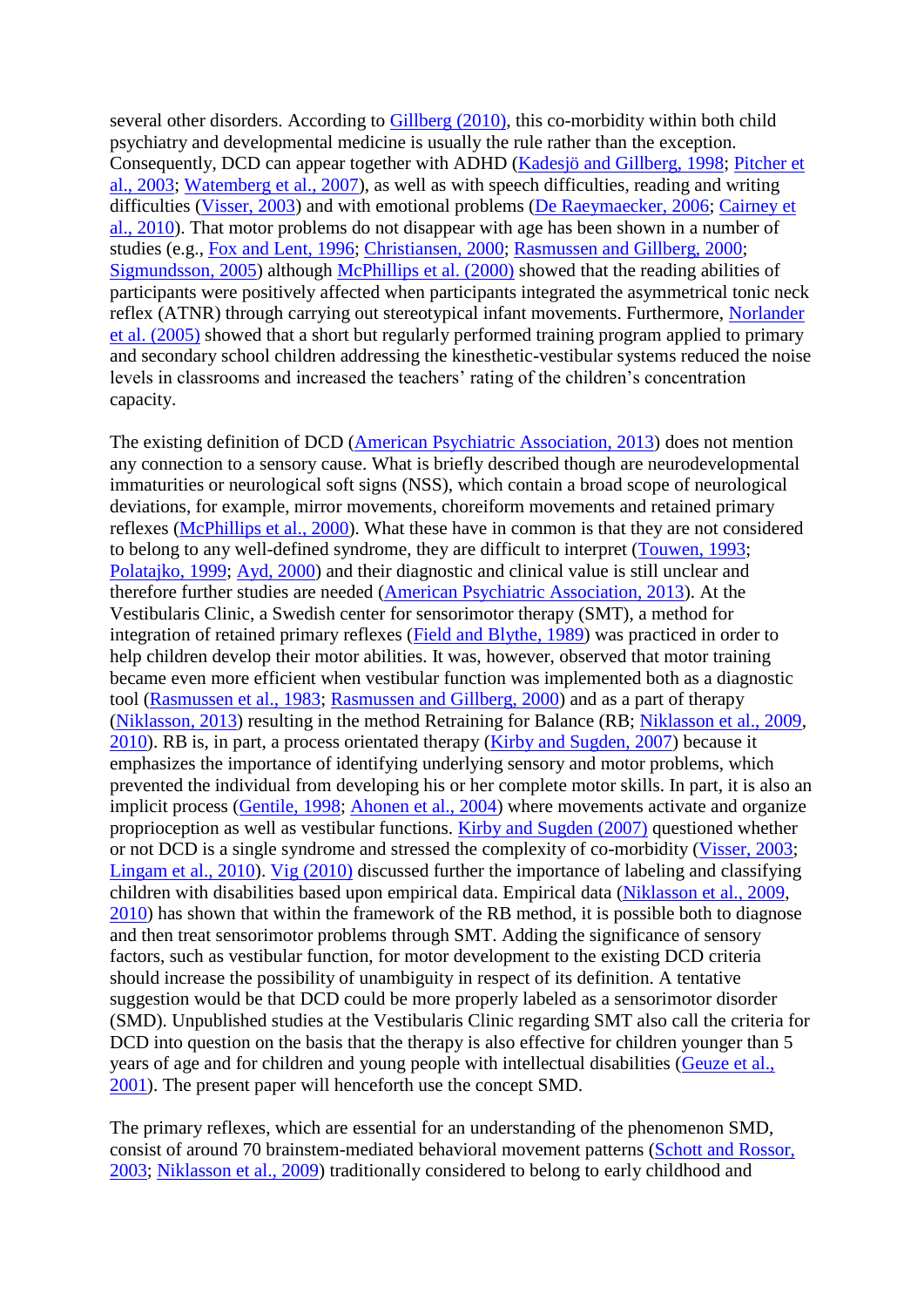expected to be integrated by the higher brain centers, which is typical of normal neurological development. [Scherzer \(1985\),](http://journal.frontiersin.org/article/10.3389/fpsyg.2015.00480/full#B74) [Capute and Accardo \(1991\)](http://journal.frontiersin.org/article/10.3389/fpsyg.2015.00480/full#B14) as well as [Zafeiriou \(2004\)](http://journal.frontiersin.org/article/10.3389/fpsyg.2015.00480/full#B95) distinguished primary reflexes that are found in the newborn and which are normally integrated in early childhood from postural reactions, which appear more or less in parallel. Among the primary reflexes they considered as having a diagnostic value were the Moro reflex, the ATNR, the tonic labyrinth reflex (TLR), the grasp reflex in the hands and feet as well as the suck and search reflexes. Important postural reactions were the Landau reaction as well as the head righting reactions. In total, around 15 reflexes were of diagnostic interest. If the primary reflexes do not integrate and if the postural reactions do not develop, there is a risk that the child acquires sensorimotor as well as learning and social difficulties [\(Goddard](http://journal.frontiersin.org/article/10.3389/fpsyg.2015.00480/full#B36)  [Blythe, 2009\)](http://journal.frontiersin.org/article/10.3389/fpsyg.2015.00480/full#B36).

In a naturalistic study [\(Niklasson et al., 2009\)](http://journal.frontiersin.org/article/10.3389/fpsyg.2015.00480/full#B60) of 232 children and young people (181 boys and 51 girls) between the ages of  $5-17$  years ( $M = 9.3$ , SD = 2.7) with concentration problems and motor difficulties who all had followed and completed a SMT program, Retraining for Balance, a number of primary reflexes and postural reactions were studied. On average, the training time was around 3 years and in order to be able to make a comparison between different ages the participants were divided into three groups according to their ages at the start of training: one younger group with 65 children who were 7 years or younger at the start  $(M = 6.2, SD = 2.0)$ ; a middle group with 91 children who were 8–10 years ( $M = 9.0$ , SD = 0.8); and finally a group with older children who were 11 years and older  $(M = 12.3, SD =$ 1.7). Measured through a number of sensorimotor tests, the results showed significant effects of the training in all three age groups. Biological maturation was suggested by the fact that the older group performed better in comparison with the two other groups before commencing SMT. Furthermore, after the therapy, both the older and middle group performed somewhat better than the younger group. A follow up study [\(Niklasson et al., 2010\)](http://journal.frontiersin.org/article/10.3389/fpsyg.2015.00480/full#B61) analyzed the results regarding eight children who had completed therapy according to Retraining for Balance. The analysis showed that the process of SMT could be described according to a Kinesthetic-Vestibular Development Model whereby the therapy's exercises (introductions) gave rise to temporary psychological and/or physical regressions, which were followed by periods of positive psychological and physical development (transformations). In order to examine if the results could be generalized to a larger group of children, the results of the eight participants were compared with the results of the 224 participants who had also completed the training. The quantitative analysis showed that 95% of the children in the larger group had a "very good" or "good" adjustment to the model. Together, both studies indicated that it is seems to be possible to influence sensorimotor (physical) maturity as well as psychological development with children and young people up to 17 years of age by integrating primary reflexes.

Retained or newly appeared primary reflexes are, according to some researchers, a sign of neurological pathology (e.g., [Schott and Rossor, 2003;](http://journal.frontiersin.org/article/10.3389/fpsyg.2015.00480/full#B76) [Zafeiriou, 2004\)](http://journal.frontiersin.org/article/10.3389/fpsyg.2015.00480/full#B95) whilst others are of the opinion that the re-appearance of some primary reflexes can be a part of the natural aging process (e.g., [Hobo et al., 2014\)](http://journal.frontiersin.org/article/10.3389/fpsyg.2015.00480/full#B40). [Touwen \(1984\)](http://journal.frontiersin.org/article/10.3389/fpsyg.2015.00480/full#B86) criticized both theories and was of the view that it would be remarkable if a degenerated adult brain could regain the qualities of a child's brain. The grasp, palmomental, suck, snout and glabellar reflexes, all primitive reflexes with clinical diagnostic value in, amongst others, stroke patients [\(Chang, 2001\)](http://journal.frontiersin.org/article/10.3389/fpsyg.2015.00480/full#B16) and in patients with dementia and Parkinson's disease, are activated through tactile stimulation and have, to a limited extent, also been found in healthy adults (e.g., [Brown et al., 1998;](http://journal.frontiersin.org/article/10.3389/fpsyg.2015.00480/full#B8) [Schott and Rossor,](http://journal.frontiersin.org/article/10.3389/fpsyg.2015.00480/full#B76)  [2003\)](http://journal.frontiersin.org/article/10.3389/fpsyg.2015.00480/full#B76) but without any link to impaired cognitive abilities [\(van Boxtel et al., 2006\)](http://journal.frontiersin.org/article/10.3389/fpsyg.2015.00480/full#B89). Several studies (e.g., [Bruijn et al., 2013\)](http://journal.frontiersin.org/article/10.3389/fpsyg.2015.00480/full#B9) have made clear that vestibular-proprioceptive connected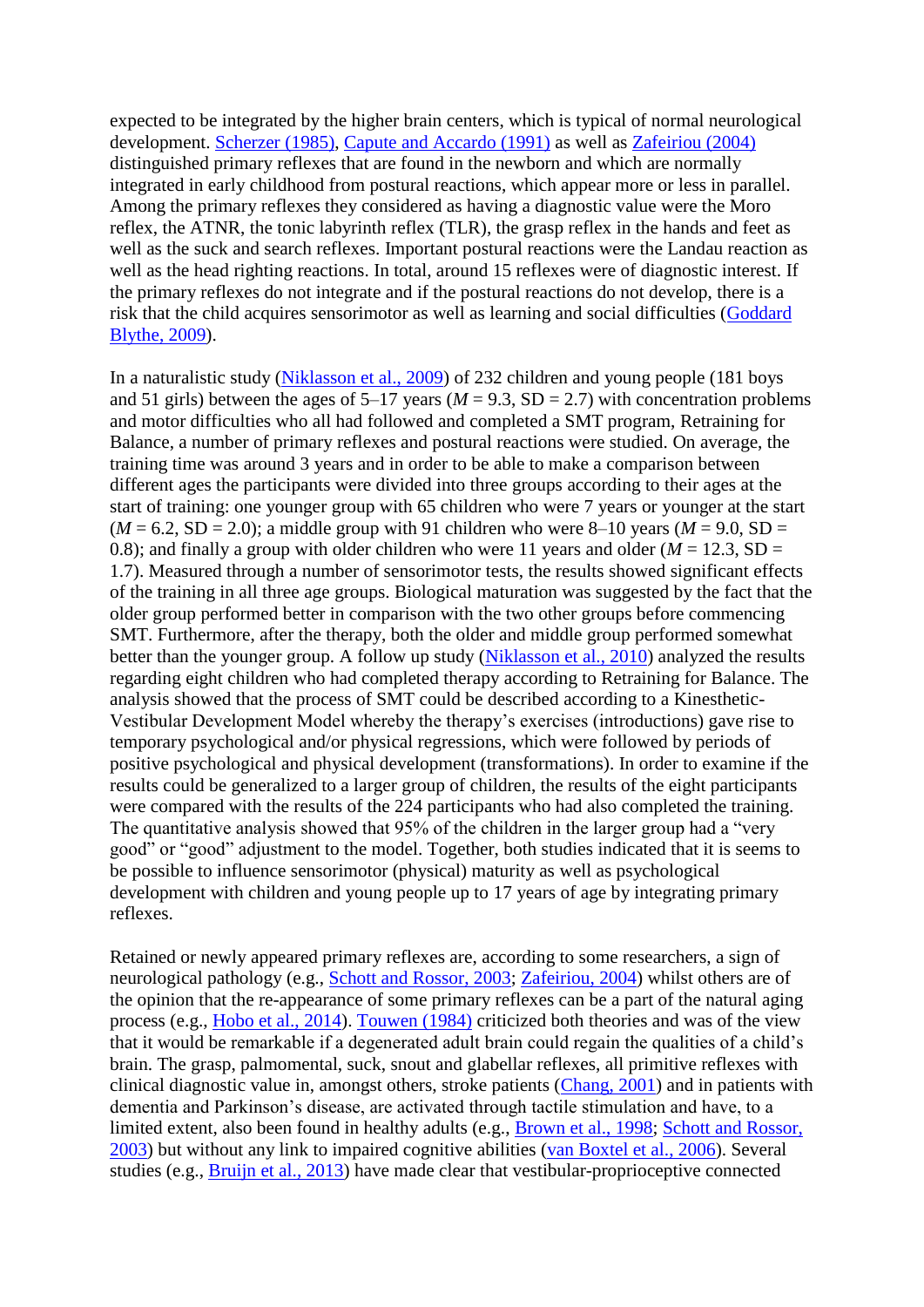primary reflexes such as the ATNR and the symmetrical tonic neck reflex (STNR) can be triggered even within healthy adults and can be considered to be natural components in daily motor activities. Also, [Easton \(1972\)](http://journal.frontiersin.org/article/10.3389/fpsyg.2015.00480/full#B24) stated that primary reflexes could constitute the foundation of sensorimotor organization and [Fukuda \(1961\)](http://journal.frontiersin.org/article/10.3389/fpsyg.2015.00480/full#B30) wrote that the vestibular system plays an important role for the way we move ourselves as well as for postural development. Clinical conclusions based on retained primary reflexes in adults are, however, a controversial subject [\(Schott and Rossor, 2003;](http://journal.frontiersin.org/article/10.3389/fpsyg.2015.00480/full#B76) [Zafeiriou, 2004\)](http://journal.frontiersin.org/article/10.3389/fpsyg.2015.00480/full#B95) because primary reflexes are both difficult to interpret and are traditionally associated with some type of brain injury. However, [Hurst](http://journal.frontiersin.org/article/10.3389/fpsyg.2015.00480/full#B42)  [Vose \(1986\)](http://journal.frontiersin.org/article/10.3389/fpsyg.2015.00480/full#B42) has anecdotally described the sensorimotor training she went through after she had been struck by agoraphobia and which resembles the training of children which has been described by [McPhillips et al. \(2000\),](http://journal.frontiersin.org/article/10.3389/fpsyg.2015.00480/full#B52) [Goddard Blythe \(2005\),](http://journal.frontiersin.org/article/10.3389/fpsyg.2015.00480/full#B35) and [Niklasson et al. \(2009\).](http://journal.frontiersin.org/article/10.3389/fpsyg.2015.00480/full#B60) In recent years, research has shown that the brain has previously unknown possibilities of self-healing and restitution after injury [\(Stein et al., 1997;](http://journal.frontiersin.org/article/10.3389/fpsyg.2015.00480/full#B81) [Kempermann, 2006;](http://journal.frontiersin.org/article/10.3389/fpsyg.2015.00480/full#B47) [Doidge, 2007\)](http://journal.frontiersin.org/article/10.3389/fpsyg.2015.00480/full#B23) and studies have shown that different types of training affect general sensorimotor capabilities of both the elderly and the brain injured (e.g., [Beinert and Taube, 2013;](http://journal.frontiersin.org/article/10.3389/fpsyg.2015.00480/full#B4) [Ortega and Jolkkonen,](http://journal.frontiersin.org/article/10.3389/fpsyg.2015.00480/full#B64)  [2013;](http://journal.frontiersin.org/article/10.3389/fpsyg.2015.00480/full#B64) [Patel et al., 2013;](http://journal.frontiersin.org/article/10.3389/fpsyg.2015.00480/full#B65) [Degen and Schröder, 2014;](http://journal.frontiersin.org/article/10.3389/fpsyg.2015.00480/full#B21) [Meunier et al., 2014\)](http://journal.frontiersin.org/article/10.3389/fpsyg.2015.00480/full#B53).

A summary of the various findings lead to the assumption already made by [Teicher \(1941\)](http://journal.frontiersin.org/article/10.3389/fpsyg.2015.00480/full#B84) in his studies of Schilder's test (the ATNR and the TLR in standing position) with more than 200 children, namely that, when children approached puberty their movement patterns became more and more like adults. Examples of this can be seen from the fact that minor neurological signs became less pronounced amongst children of 11 years of age (Peters et al., [1975\)](http://journal.frontiersin.org/article/10.3389/fpsyg.2015.00480/full#B66). Additionally, during adolescence the connections in the brain develop, becoming fewer but faster [\(Giedd et al., 2008\)](http://journal.frontiersin.org/article/10.3389/fpsyg.2015.00480/full#B33) and the nervous system will become more vulnerable to trauma [\(Eckes and Radunovich, 2007\)](http://journal.frontiersin.org/article/10.3389/fpsyg.2015.00480/full#B25). Furthermore, a summary of earlier research findings indicated that development was described as moving forward [\(Touwen, 1984;](http://journal.frontiersin.org/article/10.3389/fpsyg.2015.00480/full#B86) [Connolly, 1986;](http://journal.frontiersin.org/article/10.3389/fpsyg.2015.00480/full#B19) [Brodal,](http://journal.frontiersin.org/article/10.3389/fpsyg.2015.00480/full#B7)  [2004;](http://journal.frontiersin.org/article/10.3389/fpsyg.2015.00480/full#B7) [Goldfield and Wolff, 2004;](http://journal.frontiersin.org/article/10.3389/fpsyg.2015.00480/full#B37) [Klonowski, 2007\)](http://journal.frontiersin.org/article/10.3389/fpsyg.2015.00480/full#B49) which means that a physiological return to earlier developmental stages in order to influence maturity becomes hard to explain. Even if the adult's sensorimotor system nowadays is considered to be plastic [\(Canu et al., 2012\)](http://journal.frontiersin.org/article/10.3389/fpsyg.2015.00480/full#B13), it is difficult to find in the literature a convincing support for intentional physiological regressions in adults. Therefore, the conclusion may be drawn that it is considerably more difficult for adults to benefit from SMT compared with young people.

The present study is, as far as known, the first attempt to investigate whether primary reflexes can be found in adults voluntarily expressing a wish to be assessed for symptoms of SMDs, and, if so, is it possible to integrate these reflexes through SMT? In light of the above literature review two hypotheses were formulated concerning individuals with SMDs: (a) there are few or no significant differences in terms of sensorimotor abilities among a group of youngsters who are 11 and older and a group of adults 18 years and older *before* completing the SMT, (b) the adult group will exhibit significantly poorer performance compared with the youngsters *after* completing the SMT.

# **Materials and Methods**

# **Participants**

The present study included 14 adults and 100 youngsters all of whom had completed a SMT program according to the criteria of the method Retraining for Balance (see Procedure) at the Vestibularis Clinic. Prior to therapy, all participants were diagnosed at the clinic as having SMDs in accordance with the Retraining for Balance-Physiological Test (RB-P) and the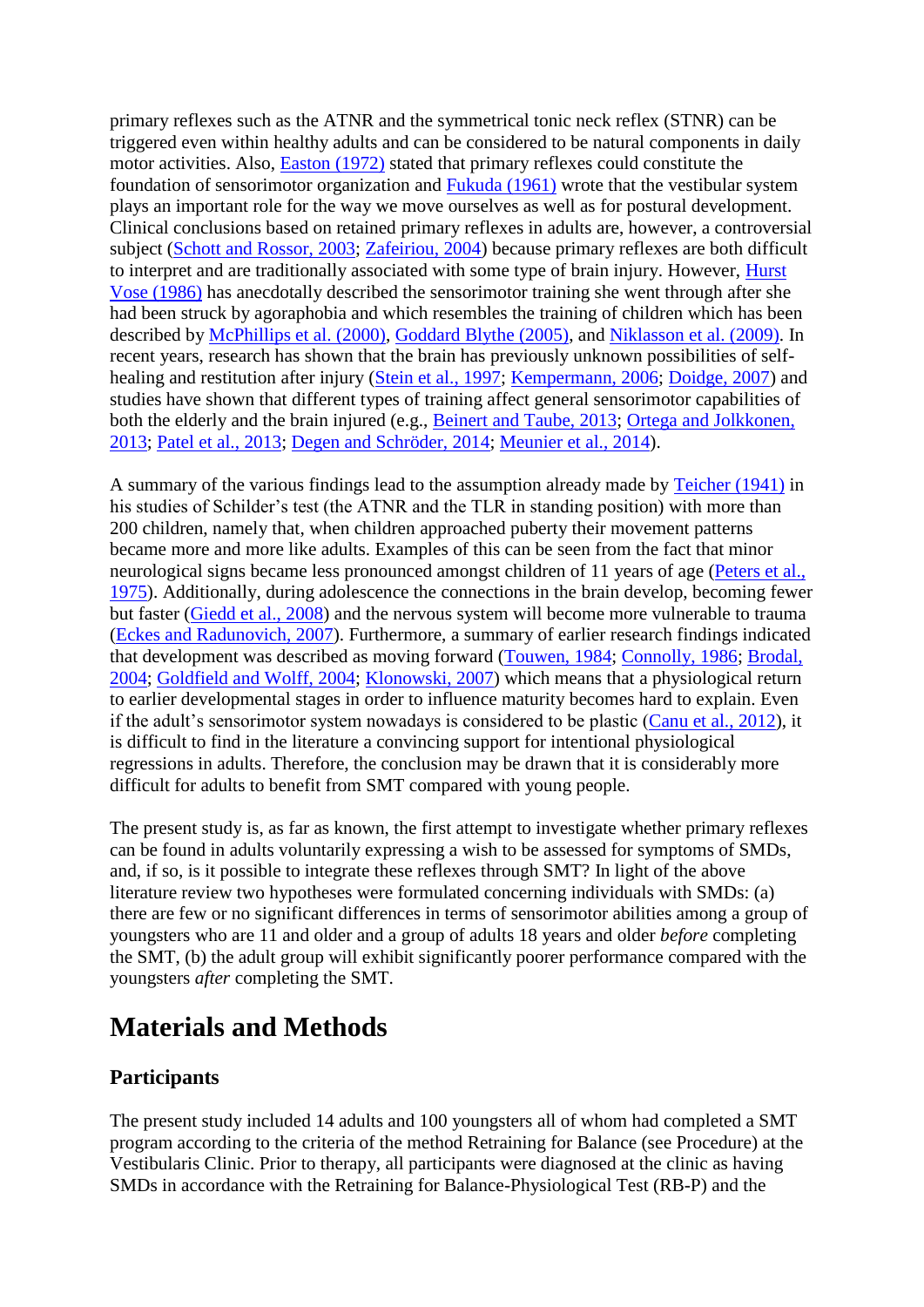Retraining for Balance-Orientation and Balance Test (RB-O; see Instruments). The adult group consisted of one man and 13 women with an average age of  $35.21$  years (SD = 10.73). The main reasons for therapy when indicated by the adults themselves were sensorimotor problems, often in combination with clumsiness, attention difficulties, reading problems, generalized anxiety, and sensitivity for stress. A reference group of youngsters comprised 72 boys and 28 girls with an average age of 12.44 years ( $SD = 1.57$ ). Their parents indicated the primary reasons for carrying out therapy and they were similar as compared to the adults. A Pearson Chi-Square showed no significant effects in regard to age groups ( $p = 0.157$ ) concerning reasons for therapy. All participants came from the southern and middle parts of Sweden. On average, the number of visits to the clinic during the therapy program was 13.00  $(SD = 2.66)$  for the adults and 13.61  $(SD = 3.02)$  for the youngsters. An Independent-Samples *t*-test (5 % level) showed no significant difference between groups ( $p = 0.475$ ) regarding number of visits. However, further testing showed a significant difference between groups in terms of time to complete the therapy  $[t(112) = -2.24, p = 0.027]$  where adults needed a longer period ( $M = 37.14$  months, SD = 23.24) as compared to the youngsters ( $M = 29.43$  months,  $SD = 9.71$ ).

All tests were performed by one of two therapists/practitioners. Both were Physical Education teachers and SMT-therapists by training with more than 25 years of experience of sensorimotor assessments and training.

#### **Design**

All participants completed a SMT program according to the method Retraining for Balance [\(Niklasson et al., 2007\)](http://journal.frontiersin.org/article/10.3389/fpsyg.2015.00480/full#B59). The program contained seven parts; (a) fetal and infant movements, (b) vestibular stimulation, (c) auditory perceptual stimulation, (d) tactile stimulation, (e) gross motor milestones, (f) sports-related gross motor skills, and (g) complementary play exercises. The manual described 48 different exercises. Both youngsters and adults practiced about 15 min each day during which the youngsters were monitored by their parents while the adults either practiced alone or were supervised by a relative. The youngster's training was reviewed by visits to the Vestibularis Clinic at regular intervals of 8 weeks while the adults, from time to time, needed longer intervals between visits due to work and family commitments. The Retraining for Balance program was previously tested and evaluated in 232 children (181 boys and 51 girls) with ages ranging from 5 to 17 years [\(Niklasson et al., 2009,](http://journal.frontiersin.org/article/10.3389/fpsyg.2015.00480/full#B60) [2010\)](http://journal.frontiersin.org/article/10.3389/fpsyg.2015.00480/full#B61). The analyses in the present study were conducted through a two-way mixed design with Treatment (before, after) as a within-subjects factor and with Age Group (youngsters, adults) as between-subjects factor. Dependent variables were tests designed to measure sensorimotor abilities.

### **Instruments**

#### **Retraining for Balance-Physiological Test**

The RB-P [\(Niklasson and Niklasson, 2007a;](http://journal.frontiersin.org/article/10.3389/fpsyg.2015.00480/full#B57) [Niklasson et al., 2009\)](http://journal.frontiersin.org/article/10.3389/fpsyg.2015.00480/full#B60) was compiled on the basis of research and documentation of the motor development of normal and developmentally delayed children [\(Capute et al., 1981;](http://journal.frontiersin.org/article/10.3389/fpsyg.2015.00480/full#B15) [Fiorentino, 1981;](http://journal.frontiersin.org/article/10.3389/fpsyg.2015.00480/full#B28) [Illingworth, 1987;](http://journal.frontiersin.org/article/10.3389/fpsyg.2015.00480/full#B43) [Field and Blythe, 1989;](http://journal.frontiersin.org/article/10.3389/fpsyg.2015.00480/full#B26) [Capute and Accardo, 1991;](http://journal.frontiersin.org/article/10.3389/fpsyg.2015.00480/full#B14) [Holt, 1991\)](http://journal.frontiersin.org/article/10.3389/fpsyg.2015.00480/full#B41). The battery consisted of 41 different tests and the participants' performance was rated on each test on a 5-point scale from 0 to 4 ("No deviation from normal performance" – "Inability to complete or execute a specific test"). The tests were assembled into six groups generating subscales on (1) Primary reflexes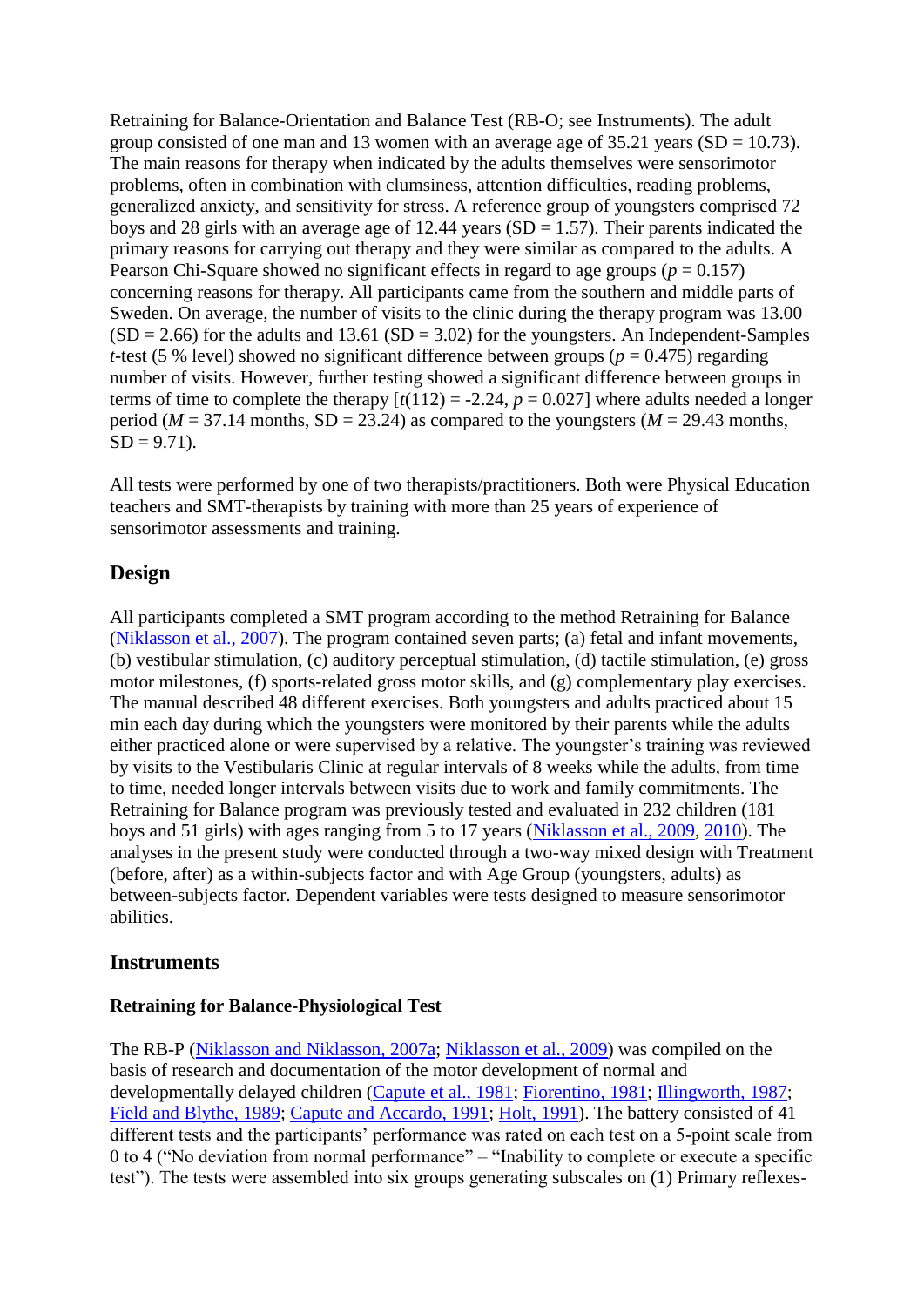vestibular stimulation, (2) Primary reflexes-tactile stimulation, (3) Postural reactions, (4) Gross motor milestones, (5) Eye movements, and (6) Sports-related gross motor skills. An index was computed for each group by multiplying the mean by 10, yielding a scale with anchors of 0: "No deviation from normal performance" and 40: "Significant deviation from normal performance." The six subscales were then added together to form a total value for the RB-P. The instrument has acceptable psychometric properties [\(Niklasson et al., 2009\)](http://journal.frontiersin.org/article/10.3389/fpsyg.2015.00480/full#B60) with regard to internal consistency and significant correlations with other sensorimotor instruments.

#### **Retraining for Balance-Orientation and Balance Test (RB-OB)**

This test [\(Niklasson and Niklasson, 2007b;](http://journal.frontiersin.org/article/10.3389/fpsyg.2015.00480/full#B58) [Niklasson et al., 2009\)](http://journal.frontiersin.org/article/10.3389/fpsyg.2015.00480/full#B60) consisted of balance and vestibular assessments rated according to "no deviation from normal age-appropriate behavior" or "deviation from normal age-appropriate behavior." The assessments were assembled into three categories, (a) standing balance, (b) vestibular function and (c) bodyspace perception. A mean was computed for the results in each category and then the categories were added together. A previous study [\(Niklasson et al., 2009\)](http://journal.frontiersin.org/article/10.3389/fpsyg.2015.00480/full#B60) indicated acceptable psychometric properties for RB-OB.

#### **Retraining for Balance – Audiometric Test**

This audiometric test, based on a technique developed by [Johansen \(1993\),](http://journal.frontiersin.org/article/10.3389/fpsyg.2015.00480/full#B45) used the clinical diagnostic audiometer DA 74 (Danaplex, Copenhagen, Denmark). [Niklasson et al. \(2009\)](http://journal.frontiersin.org/article/10.3389/fpsyg.2015.00480/full#B60) focused on the auditory preference in binaural pure tone audiometry and therefore constructed a scale (RB-A) in order to measure whether the particular participant had a right or left ear preference or whether preference was lacking. The scale spanned 0–200, on which values below 100 indicated left-ear dominance, and values above 100 indicated right-ear dominance. Right ear dominance is supposed to facilitate a more rapid processing of speech sounds [\(Sininger and Cone-Wesson, 2004\)](http://journal.frontiersin.org/article/10.3389/fpsyg.2015.00480/full#B79). The test's rationale, namely the importance of right eardominance, had been validated by [Tallal et al. \(1993\)](http://journal.frontiersin.org/article/10.3389/fpsyg.2015.00480/full#B83) and by [Okamoto et al. \(2007\).](http://journal.frontiersin.org/article/10.3389/fpsyg.2015.00480/full#B63)

#### **Reasons for Training (RFT)**

A questionnaire [\(Bergström et al., 1999;](http://journal.frontiersin.org/article/10.3389/fpsyg.2015.00480/full#B5) [Niklasson et al., 2009\)](http://journal.frontiersin.org/article/10.3389/fpsyg.2015.00480/full#B60) was administered after therapy in order to assess the satisfaction of parents and adults. At the start of therapy, on five lines, parents indicated their child's problems in order of severity and why they thought sensorimotor training was needed. The adults indicated their own problems. Both parents and adults listed as many problems as appropriate. At the end of the therapy the parents and the adults rated how much they thought each problem had changed on a 4-point scale with anchors of 0: No positive change, 1: Little positive change, 2: Quite some positive change, 3: Great positive change. The 4-point scale has been validated [\(Niklasson et al., 2009\)](http://journal.frontiersin.org/article/10.3389/fpsyg.2015.00480/full#B60) through comparisons with Parent Symptom Questionnaire [\(Conners, 1973\)](http://journal.frontiersin.org/article/10.3389/fpsyg.2015.00480/full#B18).

#### **Keystone Visual Skills Test (KVS)**

This is a visual skills test [\(Burman, 1977\)](http://journal.frontiersin.org/article/10.3389/fpsyg.2015.00480/full#B10) related to vestibular function which has 14 subtests assigned to 15 test cards measuring simultaneous perception, eye coordination, stereovision, as well as the effective acuity during resting accommodation at different distances. The test cards were shown to participants who stated what they saw and responses yielded a maximum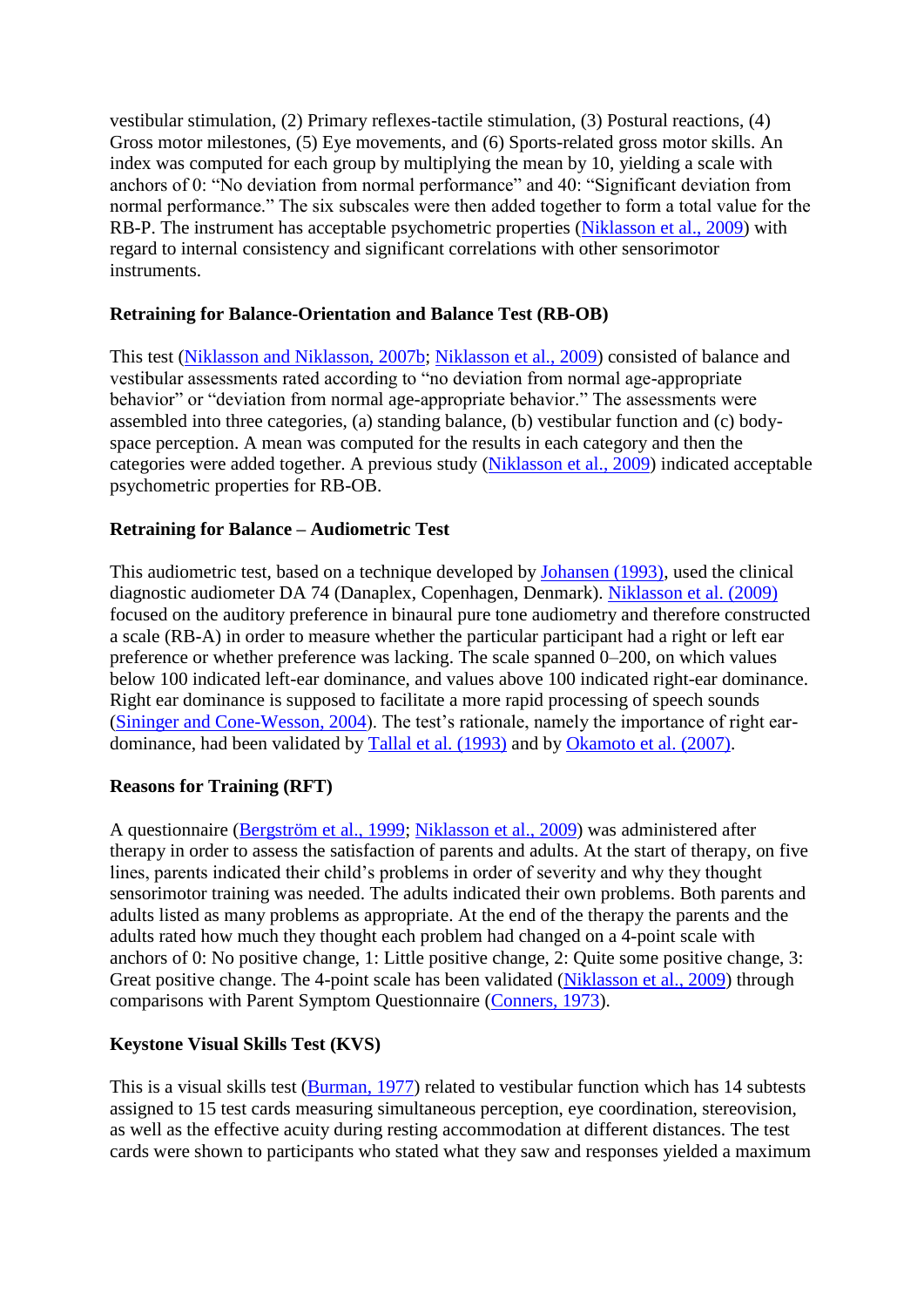of 66 points. The test's rationale concerning relations between vision and vestibular function had previously been validated [\(Wenzel, 1978;](http://journal.frontiersin.org/article/10.3389/fpsyg.2015.00480/full#B94) [Braswell and Rine, 2006\)](http://journal.frontiersin.org/article/10.3389/fpsyg.2015.00480/full#B6).

#### **The Kinesthetic-Vestibular Development Model (KVDM)**

In a previous study, the records of eight children [\(Niklasson et al., 2010\)](http://journal.frontiersin.org/article/10.3389/fpsyg.2015.00480/full#B61), who had completed therapy according to Retraining for Balance, were examined with the help of qualitative methods. The results indicated that the SMT could be described as a development curve, the Kinesthetic-Vestibular Developmental Model (KVDM), where the exercises push the process forward and create recurrent regressions (negative phases of development), in which three more distinct regressive phases could be discerned. The regressive phases were followed by positive phases of psychological and physiological development where setbacks were transformed into improvements. This is in line with experiences from psychotherapy where such periods of setbacks and progressions are normal [\(Levin and Gunther, 2003\)](http://journal.frontiersin.org/article/10.3389/fpsyg.2015.00480/full#B50). In order to examine whether the results could be generalized to a larger group of children, the records of the eight participants were compared to the records of 224 children whom had also completed therapy according to Retraining for Balance. Analyses showed that 63% of the children exhibited a "very good adjustment" to the model and 32% of the children showed a "good adjustment" while only 5% were judged to show a "doubtful or poor adjustment" to the model. In the present study, the adjustment to KVDM was rated on a 3-point scale (a) "doubtful or poor adjustment" (only one regressive phase and a few phases of transformation), (b) "good adjustment" (two regressive phases but the main tendency of the model had to be present), (c) "very good adjustment" (three regressive phases and four phases of transformation). Further, the norm group has now been extended to 398 children (aged 4– 17 years) treated at the Vestibularis Clinic. The development of all these children has since been rated according to its degree of adjustment to KVDM.

# **Procedure**

The Vestibularis Clinic has for 25 years been conducting SMT for children with motor problems and attention disorders. Typically, parents had heard about the therapy from other parents, preschool or school administrators or from the school health care provision. Since the method [\(Niklasson et al., 2009\)](http://journal.frontiersin.org/article/10.3389/fpsyg.2015.00480/full#B60) has not been tested in adults and because it was considered doubtful whether this type of therapy would be of benefit for them, adults have not been admitted to therapy. However, in order to examine whether adults can also benefit from SMT, it was decided to accept a smaller group of them as clients at the clinic. This was done by simply accepting interested adults, who on their own initiative had contacted the clinic and stated a wish to be assessed for SMDs. They had typically heard about the therapy program from other people. The criteria for admittance to the therapy were that participants, through a testing procedure, were diagnosed as having SMDs. When 14 adults had completed the program, it was considered appropriate to conduct a statistical study of the data collected.

In order to have a reference group, previously collected data was used from youngsters in the age group  $11-17$  years ( $N = 100$ ) who had already been treated at the clinic. In the present study, procedures were the same for both youngsters and adults except for the fact that youngsters were brought to therapy by their parents. An introductory telephone call was always made in order for the therapists to both evaluate the applicant's medical records and to provide information about the therapy process, including the costs. The fee for the whole program (16 sessions over ca. 3 years) was approximately USD 3.745. How to finance therapy was entirely up to the applicant but mainly fees were paid totally or in part, (a)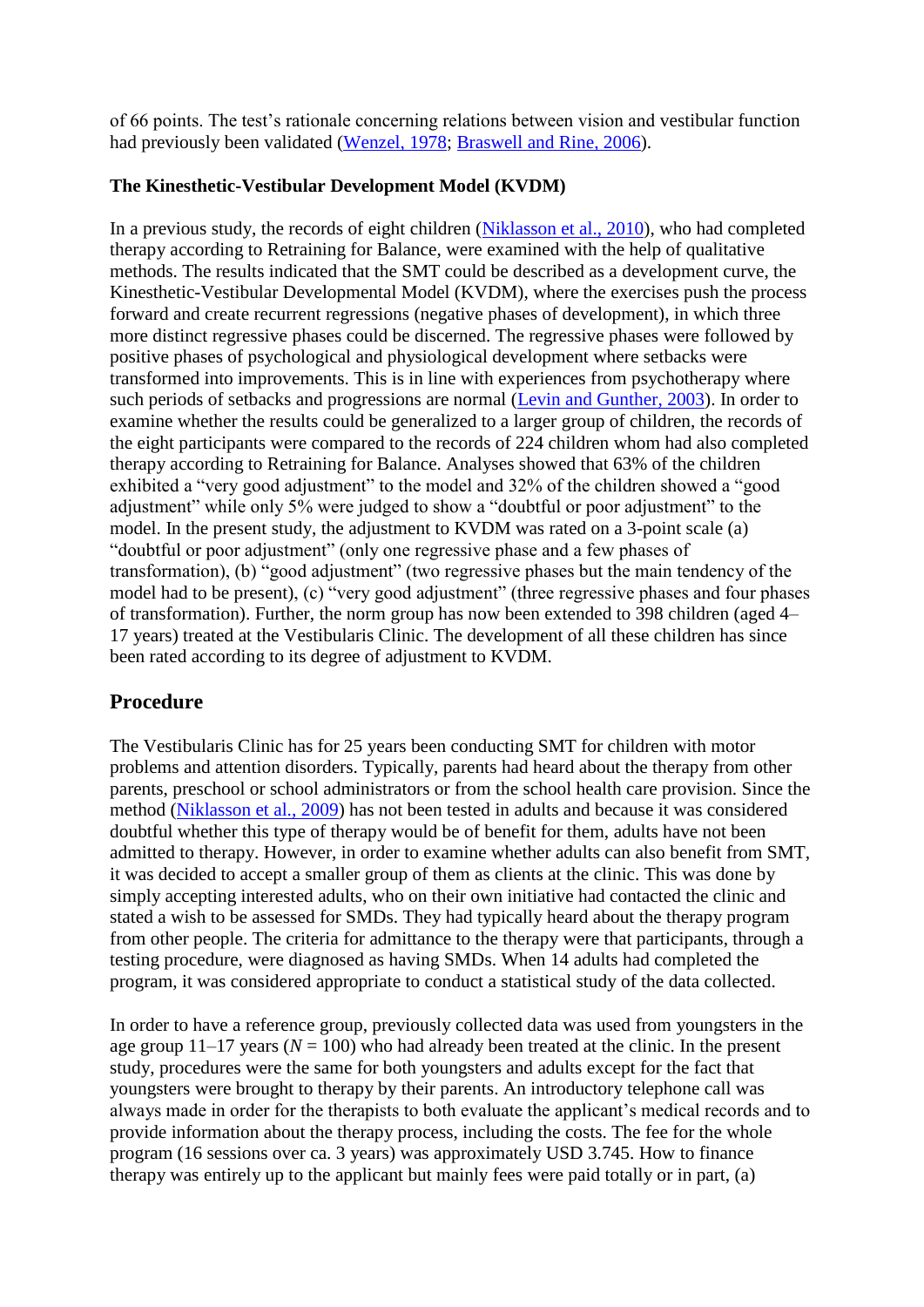privately, (b) by the Community Health Service, (c) by the children's school or by the adult's employer, or (d) through a foundation. It was also decided whether it was suitable to administer a sensorimotor test (the Physiological Test and the Orientation and Balance Test). An important principle was that neither the youngster's parents nor the adults admitted to therapy had to sign up for the entire program as participation was voluntary and a decision as to whether to continue with the therapy was made at each visit. Prior to the first visit, the questionnaire Reasons for Training and a mutual agreement was sent to the youngster's parents or to the adults to be admitted to the therapy.

Three participants in the adult group were on medication in order to increase concentration capacity as compared to none in the youngster group. The medication was in all cases monitored by specialists not connected with the Vestibularis Clinic. At the first visit, the sensorimotor tests were administered by one of the two therapists involved. Participants completed the Physiological Test and the Orientation and Balance Test, which required about 1.5 h. Scores were recorded and participants were informed of the results. A decision on further training was made and instructions for the home training were given. All participants began with the same exercises but as therapy progressed the training became more individually tailored. At the second visit the first Audiometric Test was carried out and at the third visit the first KVS was carried out.

After admittance to therapy, the youngsters were re-tested for sensory and motor performance every 8 weeks during visits of 1.5 h to the clinic. However, due to work and family commitments adults were sometimes re-tested less regularly. Training was performed by the youngsters at home, monitored by their parents, while the adults either trained on their own or together with a relative or a spouse. All participants trained approximately 15 min each day at home throughout therapy. At the last visit, the therapy was evaluated and adults and the youngster's parents scored the Reasons for Training Questionnaire.

### **Ethical Considerations**

Before the study was conducted the study procedure was reviewed and approved by the ethical research committee at Evidens University College. The study followed the ethical standards of the World Medical Association's Declaration of Helsinki concerning Ethical Principles of Medical Research Involving Human Subjects. The clients were informed that written reports would be designed so that their anonymity would be maintained. In addition, each client was informed of his or her right to withdraw from the therapy at any time without having to give a reason. A contract including written consent was drawn up and signed by the client (or a parent) and the therapist.

# **Results**

# **Reasons for Training**

Following completion of the program the youngsters' parents were asked to rate on a 4-point scale the extent of positive changes regarding the problems that constituted their main reason for participation. In the same way the adult participants rated their opinion concerning the effectiveness of treatment. Of all participants, 35 (34.0%) indicated "great positive change," 56 (54.4%) "quite some positive change," 9 (8.7%) "little positive change," and three participants (2.9%) "no positive change." 11 of the participants did not complete the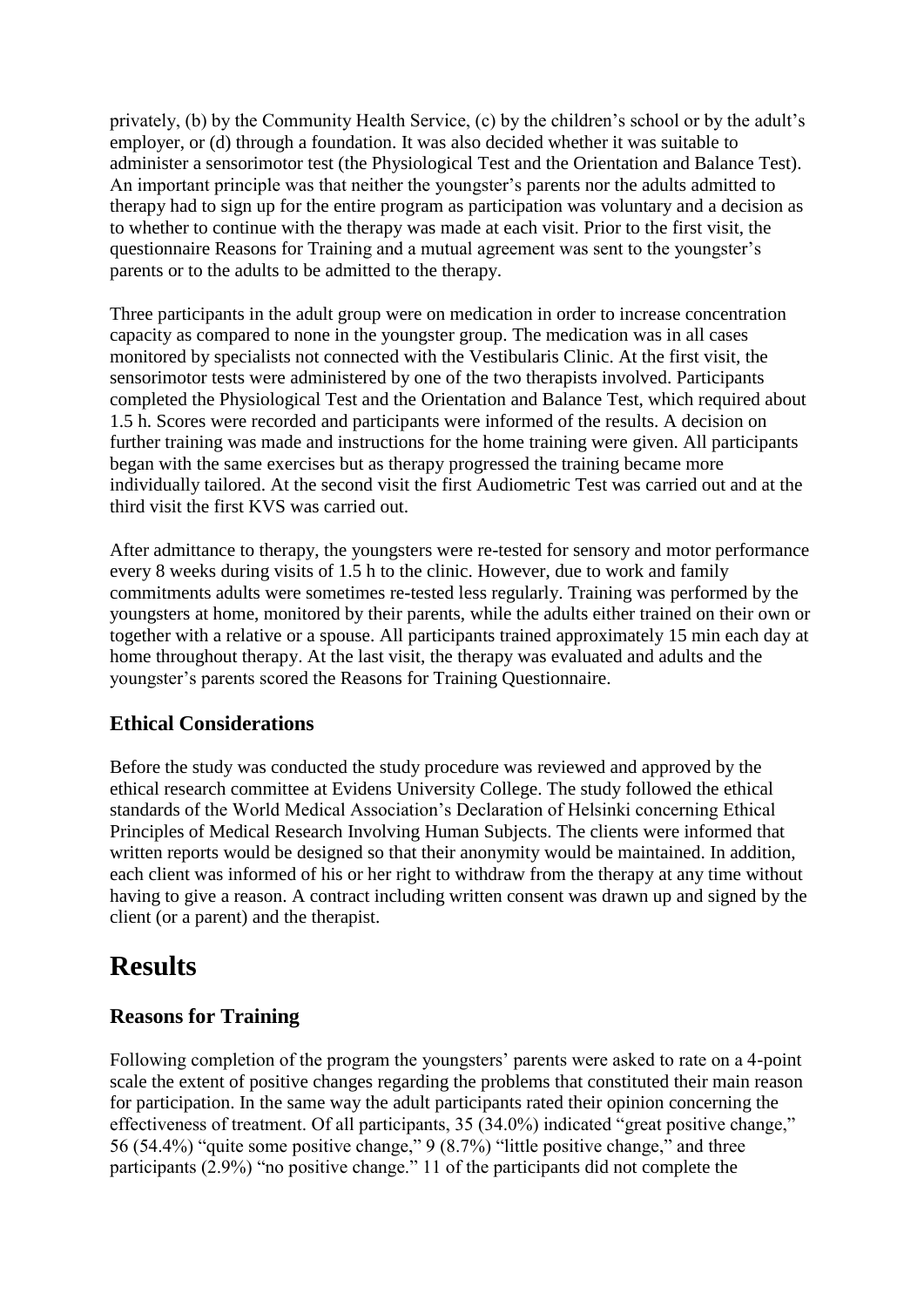questionnaire. A Mann–Whitney *U*-test (5% level) showed no significant difference between age groups ( $U = 370$ ,  $p = 0.489$ ).

### **Retraining for Balance – Physiological Test**

A two-way mixed Pillais' MANOVA was conducted with Treatment (before, after) as a within-subjects factor and with Age Group (youngsters, adults) as between-subjects factor. The dependent variables were the subscales of the Physiological Test (i.e., Primary reflexesvestibular stimulation, Primary reflexes-tactile stimulation, Postural reactions, Gross motor milestones, Eye movements, Sports related motor skills) and the RB-P total score. The analyses yielded significant effects for Treatment ( $p < 0.001$ ,  $\eta^2 = 0.78$ , *power* > 0.99), Age Group ( $p = 0.001$ ,  $\overline{p}^2 = 0.19$ , *power* = 0.97), and for Treatment × Age Group interaction ( $p =$  $0.001$ ,  $\eta^2 = 0.18$ , *power* = 0.97). The results of the univariate *F*-tests with regard to Treatment, Age Group, and Treatment  $\times$  Age Group are shown below. For means and SDs, see Table [1.](http://journal.frontiersin.org/article/10.3389/fpsyg.2015.00480/full#T1)

#### TABLE 1

|                  | <b>Visuougabara</b> |         | Adults                   |       |
|------------------|---------------------|---------|--------------------------|-------|
|                  | $\overline{a}$      | 160     | $\overline{\phantom{a}}$ | $50-$ |
| V1               | 19.77               | 5.28    | 12:07                    | 5.81  |
| Vill             | 0.87                | 1.28    | 1.38                     | 2.78  |
| TI               | 3.20                | 4.07    | 2.2%                     | 3.64  |
| T2               | <b>O.RO</b>         | 1.50    | 6.17                     | 0.34  |
| 51               | P.DA                | 4.79    | 12:06                    | 5.54  |
| $\mathbb{P}^n_2$ | 0.R2                | 1.66    | 1.08                     | 2.67  |
|                  | 14.05               | 6.63    | 17.32                    | 6.30  |
| $\frac{a}{a}$    | 0.38                | 1.13.   | 1.01                     | 2.17  |
| E1               | 13.09               | 6.69    | 10:24                    | 7.59  |
| $\Box$           | 0.97                | 2.16    | 2.49                     | 4.36  |
| $\frac{1}{2}$    | 10.30               | (6, 3)4 | 6.00                     | 11,74 |
| $\overline{u}$   | 0.79                | 1.00    | 2.48                     | 4.90  |
| Tort             | 60.10               | 35.53   | 60.80                    | 28.35 |
| $T_0$            | 4.49                | 4.06    | 福成市                      | 12.63 |

**TABLE 1. Means (***M***) and standard deviations (SD) for the subscales of the Physiological Test (RB-P), i.e., Primary reflexes-vestibular stimulation (V), Primary reflexes-tactile stimulation (T), Postural responses (P), Gross motor milestones (G), Eye movements (E), Sports related gross motor (S), and the total score for the Physiological Test (Tot) before and after Treatment with the Retraining for Balance program (before treatment = 1, after treatment = 2) with regard to Age group (Youngsters, Adults).**

#### **Treatment**

Univariate *F*-tests yielded significant effects for Primary reflexes-vestibular stimulation  $[F(1,112) = 215.91, p < 0.001]$ , Primary reflexes-tactile stimulation  $[F(1,112) = 15.25, p <$ 0.001], Postural responses  $[F(1,112) = 154.28, p < 0.001]$ , Gross motor milestones  $[F(1,112)$  $= 259.41, p < 0.001$ . Eve movements  $[F(1.112) = 77.19, p < 0.001$ . Sports related gross motor skills  $[F(1,112) = 31.97, p < 0.001]$ , and for the RB-P total score  $[F(1,112) = 252.41, p$ < 0.001]. Descriptive analyses showed that in all cases that the participants' physiological performance improved during the treatment period.

#### **Age Group**

Univariate *F*-tests yielded significant effects for Postural reactions  $[F(1,112) = 14.13, p <$ 0.001] and Gross motor milestones  $[F(1,112) = 3.98, p = 0.048]$ . There were no other significant differences between age groups in regard of subscales (*ps* > 0.2) or for the total RB-P ( $p = 0.496$ ). Descriptive statistics showed that the youngsters performed better on Postural reactions and Gross motor milestones compared to adults.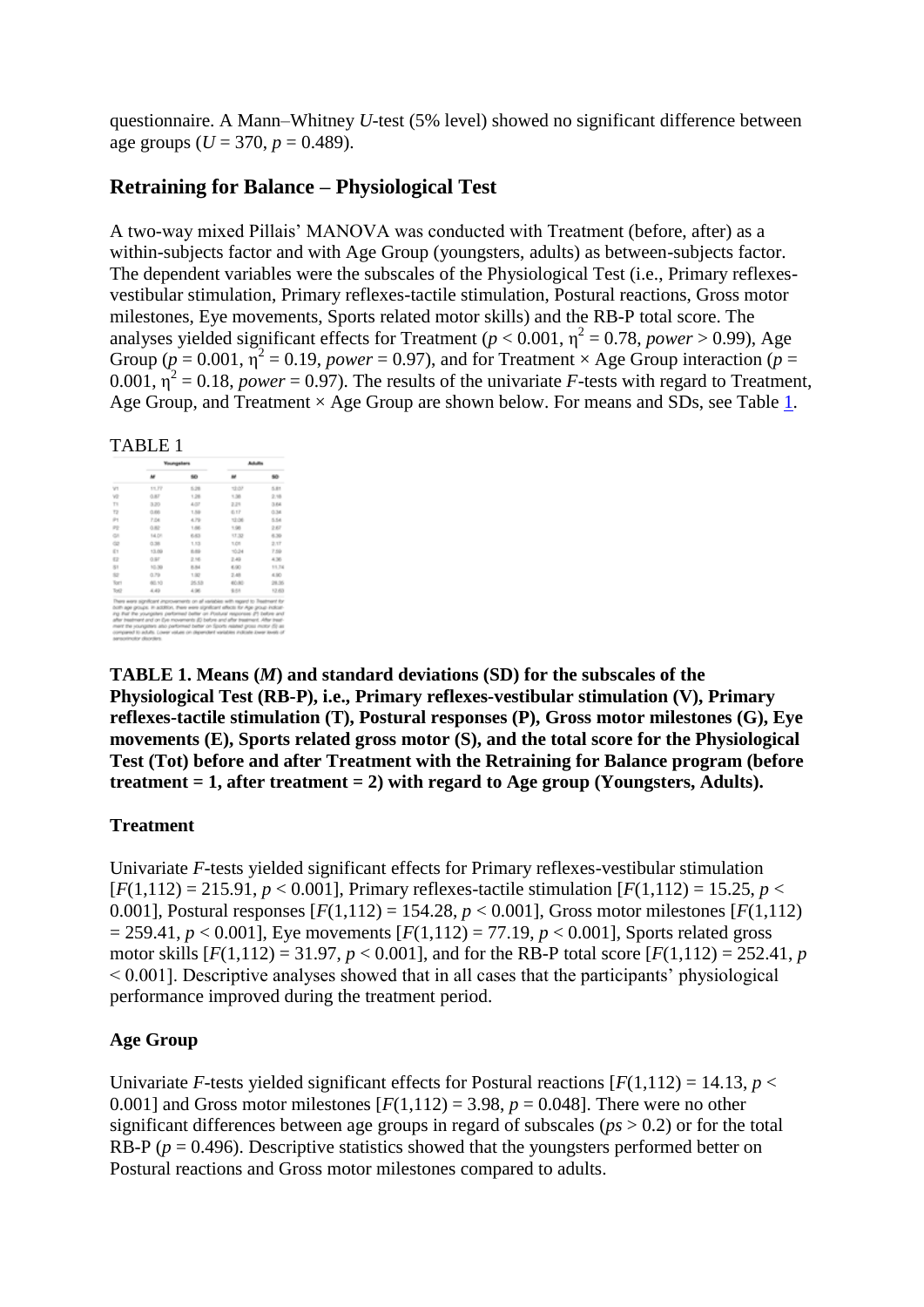#### **Interaction Treatment × Age Group**

Univariate *F*-tests yielded significant interaction effects for Postural responses  $[F(1,112) =$ 7.94,  $p < 0.001$ ], Eye movements  $[F(1,112) = 7.93, p < 0.001]$ , Sports related gross motor skills  $[F(1,112) = 6.17, p = 0.002]$ . The interaction analyses (Paired-Samples *t*-test, 5% level) showed that both age groups had perceived significant improvement during the treatment period. Further analyses (Independent-Samples *t*-test, 5% level) showed that the two age groups performed at the same level before treatment, but after the treatment the youngsters performed better than the adults in regard to Postural responses, Eye movements, and Sports related gross motor skills.

### **Retraining for Balance – Orientation and Balance Test**

A two-way mixed ANOVA was conducted with Treatment (before, after) as a within-subjects factor and Age Group (youngsters, adults) as between-subjects factor. The dependent variable was the RB-OB. The analyses yielded significant effects for Treatment  $[F(1,93) = 131.88, p <$ 0.001,  $\eta^2 = 0.59$ , *power* > 0.99] and for Treatment × Age Group [ $F(1,93) = 5.20$ ,  $p = 0.025$ ,  $\eta^2$  $= 0.05$ , *power*  $= 0.62$ ] but not for Age Group ( $p = 0.733$ ). The interaction analyses (Paired-Samples *t*-test, 5% level) showed that both age groups had perceived significant improvement during the treatment period. Further analyses (Independent-Samples *t*-test, 5% level) showed that the two age groups performed at the same level before treatment, but after the treatment the adults performed better than the youngster in regard to the RB-OB test. For means and standard deviations, see Table [2.](http://journal.frontiersin.org/article/10.3389/fpsyg.2015.00480/full#T2)

#### TABLE 2



**TABLE 2. Means (***M***) and standard deviations (SD) for the Orientation and Balance Test (RB-O), the Audiometric Test (RB-A), and the Keystone Visual Skills test (KVS) before and after Treatment with the Retraining for Balance program (before treatment = 1, after treatment = 2) with regard to Age group (Youngsters, Adults).**

### **Retraining for Balance – Audiometric test**

Before treatment 60 of the youngsters (*valid percent* = 64) had right dominant hearing and after treatment 81 did (*valid percent* = 89). For the adults corresponding values were 6 (*valid percent* = 43) right dominant hearing before treatment and 10 (*valid percent* = 77) after. In order to examine the improvements based on an interval scale, a two-way mixed ANOVA was conducted with Treatment (before, after) as a within-subjects factor and Age Group (youngsters, adults) as between-subjects factor. The RB-A was the dependent variable. The analyses yielded significant effects for Treatment  $[F(1,101) = 20.07, p < 0.001, \eta^2 = 0.17,$ *power* = 0.99] and for Age Group  $[F(1,101) = 4.92, p = 0.029, \eta^2 = 0.05, power = 0.59]$  but not for Treatment  $\times$  Age Group interaction ( $p = 0.608$ ). Descriptive analyzes showed that both age groups had perceived significant improvement during the treatment period but the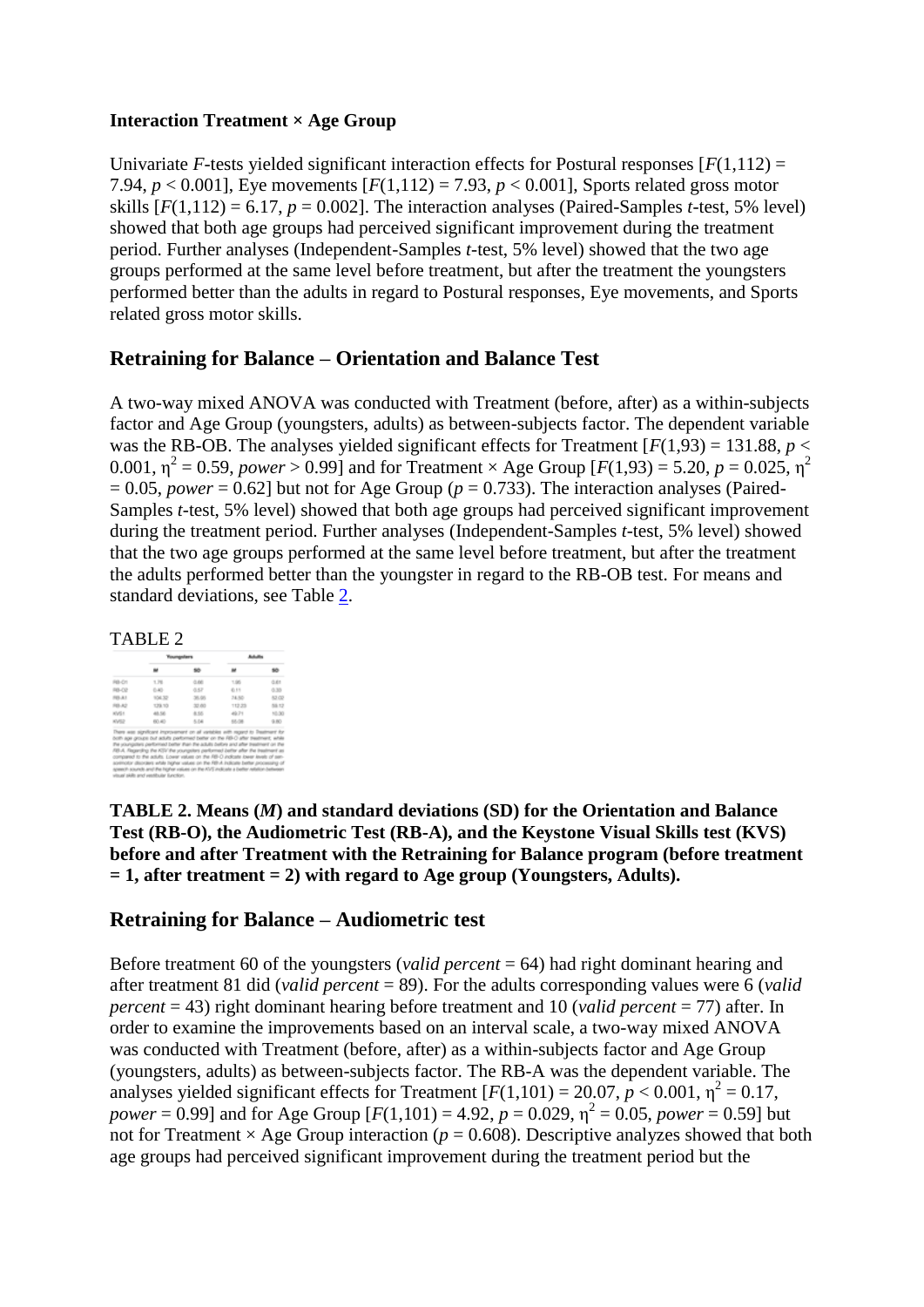youngsters performed better than the adults before and after treatment with regard to right ear dominance based on the RB-A test. For means and SDs, see Table [2.](http://journal.frontiersin.org/article/10.3389/fpsyg.2015.00480/full#T2)

# **Keystone Visual Skills Test**

In order to examine the improvements based on visual skills, a two-way mixed ANOVA was conducted with Treatment (before, after) as a within-subjects factor and Age group (youngsters, adults) as between-subjects factor and with the KVS as the dependent variable. The analyses yielded significant effects for Treatment  $[F(1,106) = 87.43, p < 0.001, \eta^2 = 0.45,$ *power* = 0.99] and for Treatment  $\times$  Age Group interaction [ $F(1,106) = 4.33$ ,  $p = 0.040$ ,  $\eta^2 =$ 0.04, *power* = 0.54] but not for Age Group ( $p = 0.12$ ). The interaction analyses (Paired-Samples *t*-test, 5% level) showed that both age groups had perceived significant improvement during the treatment period. Further analyses (Independent-Samples *t*-test, 5% level) showed that the two age groups performed at the same level before treatment, but after the treatment the youngsters performed better than adults in regard to visual skills. For means and SDs, see Table [2.](http://journal.frontiersin.org/article/10.3389/fpsyg.2015.00480/full#T2)

# **The Kinesthetic-Vestibular Developmental Model**

Information on the degree of alignment to KVDM were rated on a 3-point scale: "doubtful or poor adjustment" (youngsters = 7.0%; adults = 7.7%), "good adjustment" (youngsters =  $39\%$ ; adults =  $46.2\%$ ), and "very good adjustment" (youngsters =  $54.0\%$ ; adults =  $46.2\%$ ). A Mann–Whitney *U*-test (5% level) with Age Group as independent variable and the ordinal scale (1–3) as dependent variable showed no significant difference between groups ( $U = 601$ ,  $p = 0.616$ ). Finally the two age groups in the present study were compared with a norm group of 398 treated children (ages 4–17) who all had been rated at the Vestibularis Clinic concerning degree of alignment to KVDM ( $M = 2.57$ , SD = 0.58). There were no significant differences (One-Sample *t*-test, 5% level) concerning degree of alignment between the norm group and the age groups in the present study (youngsters:  $M = 2.47$ , SD = 0.63,  $p = 0.114$ ; adults:  $M = 2.38$ , SD = 0.65,  $p = 0.324$ ).

# **Handedness of Participants**

Of all participants 12.3% had lefthandedness  $(n = 14;$  males  $= 12.3$ %, females  $= 12.2$  %). Of the adults 21.4% had lefthandedness ( $n = 3$ ; one male, two females) and in the youngster group 11% had lefthandedness ( $n = 11$ ; boys = 11.1%, girls = 10.7%).

In order to investigate whether or not there were any significant differences in regard to handedness a split-plot Pillais' MANOVA was performed with dependent variables of RB-P (total), RB-O, RB-A, and the KVS before and after treatment. Analyses showed no significant results concerning handedness or interaction handedness × treatment effects (*ps* > 0.05).

# **Discussion**

This study had two hypotheses regarding comparisons between a group of adults and a group of youngsters, both with SMDs, namely (a) there are few or no significant differences in terms of sensorimotor abilities among a group of youngsters who are 11 years and older and a group of adults 18 years and older *before* completing the SMT, and (b) the adult group will exhibit significantly poorer performance compared with the youngsters *after* completing the SMT.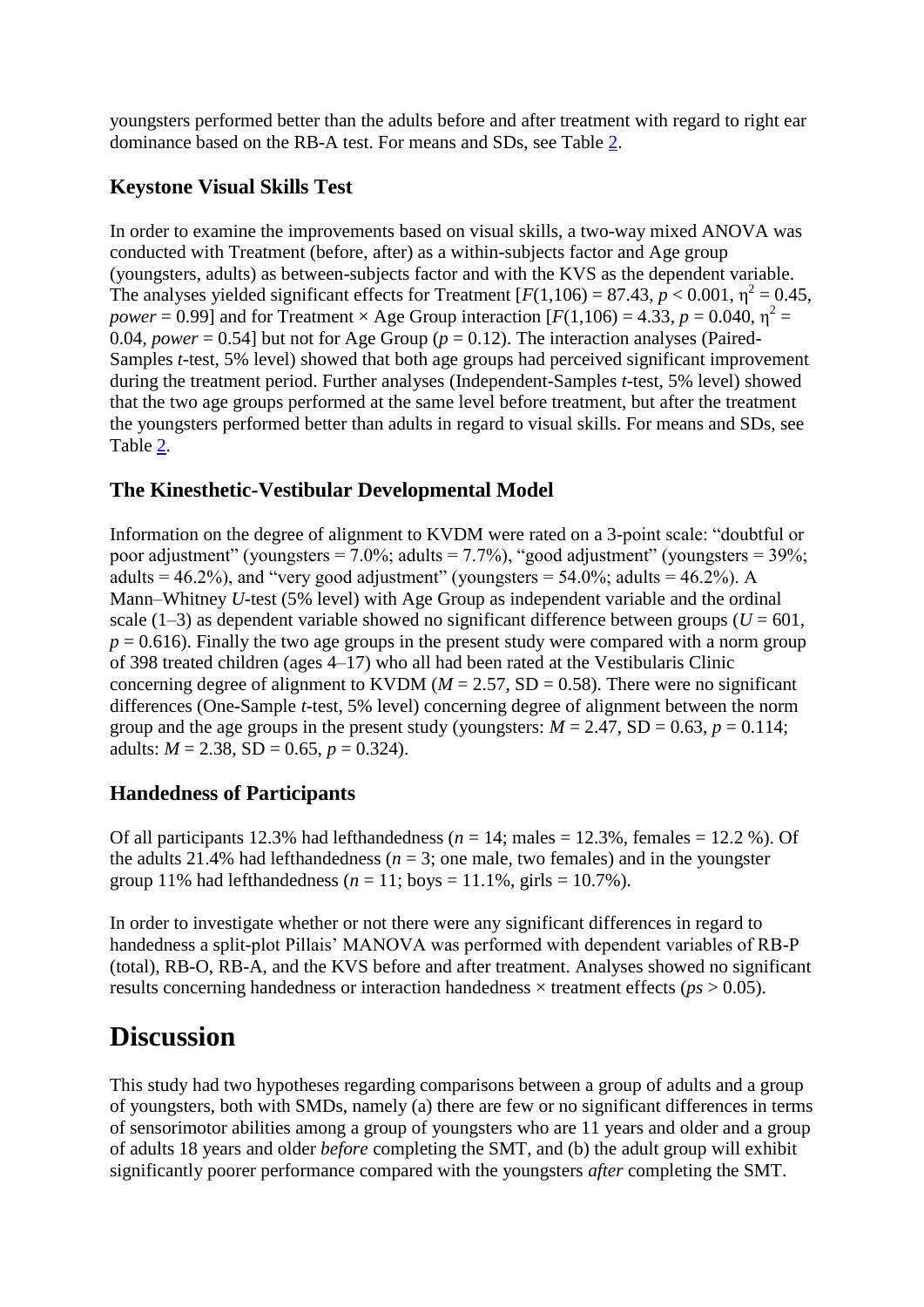The first hypothesis could, on the whole, be accepted because there were no differences between the adult group and the youngster group in respect of the Physiological Test (RB-P), the Orientation and Balance Test (RB-OB) and the KVS before undergoing SMT. On the other hand, a difference appeared in respect of the Audiometric Test (RB-A) in which the youngsters performed better than the adults before and after therapy with regard to right ear dominance. RB-P and RB-OB are two similar test batteries which overlap each other when it comes to motor and vestibular functions whilst KVS is a complementary test which measures the relationship between visual skills and vestibular function. The results from RB-P and RB-OB are in line with research which has shown that in early puberty the movement patterns of youngsters become more and more like adults [\(Teicher, 1941;](http://journal.frontiersin.org/article/10.3389/fpsyg.2015.00480/full#B84) [Peters et al., 1975\)](http://journal.frontiersin.org/article/10.3389/fpsyg.2015.00480/full#B66) and that motor difficulties do not disappear with age (e.g., [Rasmussen and Gillberg, 2000\)](http://journal.frontiersin.org/article/10.3389/fpsyg.2015.00480/full#B72). [Teicher](http://journal.frontiersin.org/article/10.3389/fpsyg.2015.00480/full#B84)  [\(1941\)](http://journal.frontiersin.org/article/10.3389/fpsyg.2015.00480/full#B84) also showed in his study that there was a great difference between the movement patterns of very young children and older youngsters while sometimes the difference was insignificant between children of similar ages. This difference could also be seen in a later study [\(Niklasson et al., 2009\)](http://journal.frontiersin.org/article/10.3389/fpsyg.2015.00480/full#B60) where an older group of children (11 years and older), before therapy, performed better on RB-P than both the middle group (8–10 years) and the younger group (7 years and younger). The results of the KVS Tests indicated that visual skills and motor capacities correlated with each other. Previously it has been pointed out that children with sensorimotor problems had visual difficulties [\(Creavin et al., 2014\)](http://journal.frontiersin.org/article/10.3389/fpsyg.2015.00480/full#B20) and that they ran a greater risk of developing problems with reading and spelling [\(Lingam et al., 2010\)](http://journal.frontiersin.org/article/10.3389/fpsyg.2015.00480/full#B51).

A previous study [\(Niklasson et al., 2009\)](http://journal.frontiersin.org/article/10.3389/fpsyg.2015.00480/full#B60) showed no significant differences prior to therapy in respect of RB-A between the three age groups but in the present study the youngsters performed better with regard to right ear dominance than the adults. One reason could be agerelated changes [\(Warren et al., 1978\)](http://journal.frontiersin.org/article/10.3389/fpsyg.2015.00480/full#B92) which make it harder to distinguish with the right ear [\(Okamoto et al., 2007\)](http://journal.frontiersin.org/article/10.3389/fpsyg.2015.00480/full#B63) whilst other studies [\(Findlay and Schuchman, 1976;](http://journal.frontiersin.org/article/10.3389/fpsyg.2015.00480/full#B27) [Jerger et al., 1994;](http://journal.frontiersin.org/article/10.3389/fpsyg.2015.00480/full#B44) [Hämäläinen and Takio, 2010\)](http://journal.frontiersin.org/article/10.3389/fpsyg.2015.00480/full#B38) have shown that the preference to use the right ear increases with age. Another reason could be gender-related differences. The present study was comprised of 13 women and only one man. [Phillips et al. \(2001\)](http://journal.frontiersin.org/article/10.3389/fpsyg.2015.00480/full#B67) showed that women to a higher degree than men use both hemispheres of the brain for passive listening, which could explain why the youngsters initially performed better than the adults. However, a metaanalysis [\(Sommer et al., 2004\)](http://journal.frontiersin.org/article/10.3389/fpsyg.2015.00480/full#B80) did not show any such significant differences.

The second hypothesis was partly rejected and partly accepted. Although both groups achieved a significantly better result after therapy on the Physiological Test (RB-P), the Orientation and Balance Test (RB-OB), the Audiometric Test (RB-A) as well as on the KVS, the adult group performed significantly worse than the youngsters in tests in respect of postural reactions, eye movements, gross motor milestones and sports- related gross motor skills. The youngsters also achieved better results in respect of the RB-A Test and the KVS Test. On the other hand, having gone through the therapy, the adults performed as well as the youngsters in the RB-P Test as a whole and better than the youngsters in the RB-OB Test. The results are not coherent but still show for the first time that even adults with sensorimotor problems diagnosed as SMDs can integrate primary reflexes through specially adapted therapy. As tentatively suggested by [Niklasson \(2012\),](http://journal.frontiersin.org/article/10.3389/fpsyg.2015.00480/full#B55) motor development could possibly be an emergent property partly dependent on primary reflex inhibition and vestibular stimulation. If so, primary reflex inhibition and vestibular function [\(Niklasson et al., 2009\)](http://journal.frontiersin.org/article/10.3389/fpsyg.2015.00480/full#B60) could be the first links in such a developmental chain, followed by emerging postural reactions, gross motor milestones and sports related gross motor skills. The results of the present study showed both that there were no significant differences between the groups when it came to the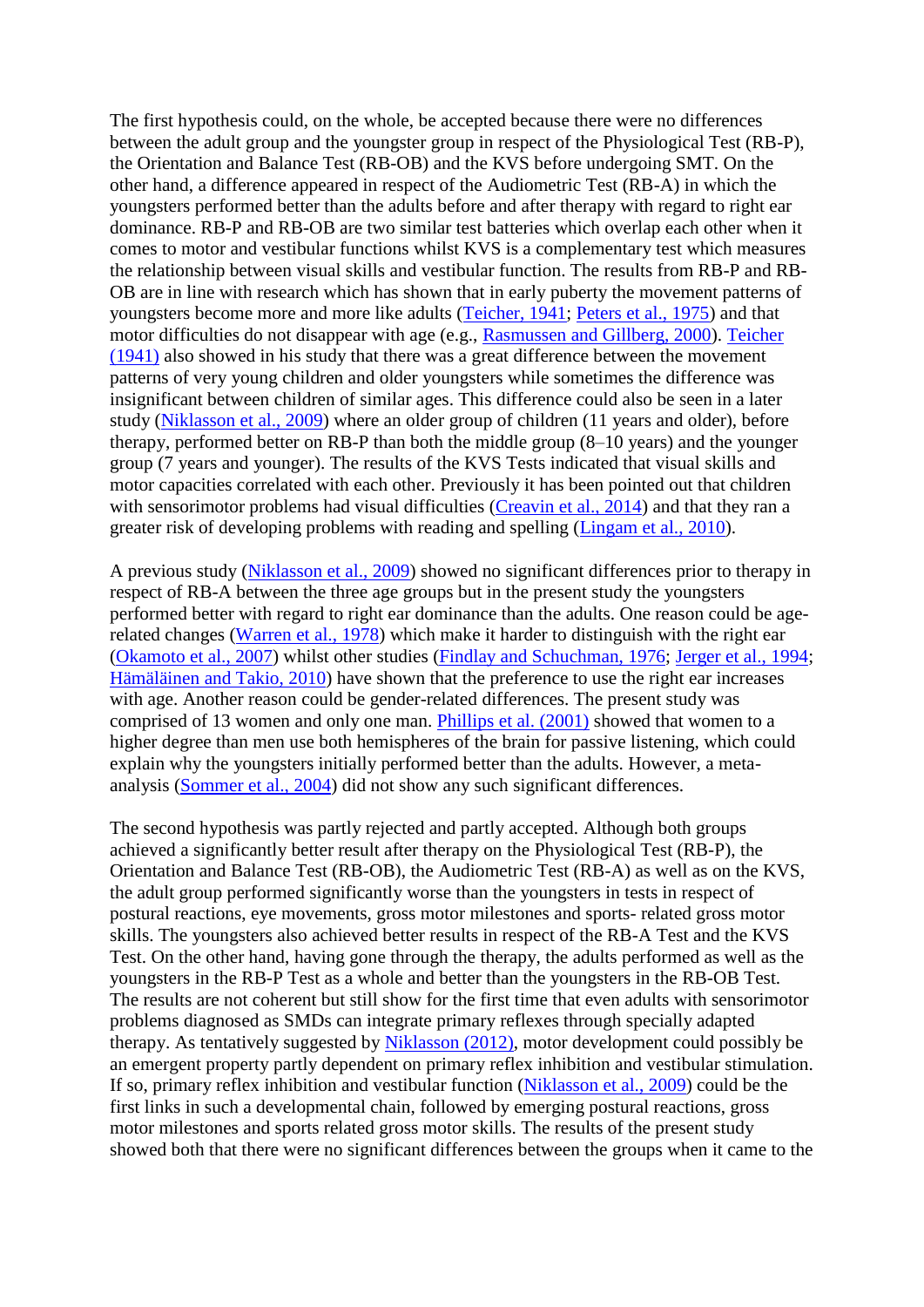integrating of primary reflexes and that the adult group performed better when it came to tests linked to vestibular functions.

The results seem to contradict former ideas concerning the possibilities of healthy adults to physiologically regress and transform and further studies are required for an increased understanding of the phenomenon. A tentative approach for further research could be to conceptually connect to physics and chemistry [\(Prigogine, 1978,](http://journal.frontiersin.org/article/10.3389/fpsyg.2015.00480/full#B70) [2003;](http://journal.frontiersin.org/article/10.3389/fpsyg.2015.00480/full#B71) [Nicolis, 1993\)](http://journal.frontiersin.org/article/10.3389/fpsyg.2015.00480/full#B54) via dynamic systems theories [\(Thelen and Smith, 2006\)](http://journal.frontiersin.org/article/10.3389/fpsyg.2015.00480/full#B85) and to the field of epigenetics [\(Szyf,](http://journal.frontiersin.org/article/10.3389/fpsyg.2015.00480/full#B82)  [2009\)](http://journal.frontiersin.org/article/10.3389/fpsyg.2015.00480/full#B82). Previously, discussing DCD, [Kirby and Sugden \(2007\)](http://journal.frontiersin.org/article/10.3389/fpsyg.2015.00480/full#B48) argued that a move toward a wider bio-social-educational model from the present narrow medical model would be vital. The reason for the adult group performing significantly worse on some tests after therapy could be due to age-related limitations. If so, the results also indicate the importance of adults, i.e., parents and teachers [\(Schilder, 1964\)](http://journal.frontiersin.org/article/10.3389/fpsyg.2015.00480/full#B75), understanding the significance of early sensory stimulation of children.

In respect of gender differences, the present study did not permit any analysis but in an earlier study with children and youngsters [\(Niklasson et al., 2009\)](http://journal.frontiersin.org/article/10.3389/fpsyg.2015.00480/full#B60) there were only a few differences to detect. Tentative speculation suggests that this might be very similar in a larger group of adults. However, an open question is why it was mostly women who voluntarily sought therapy? In the group of youngsters, it was mainly boys and their parents who sought help. A follow up study [\(Sigurdsson et al., 2002\)](http://journal.frontiersin.org/article/10.3389/fpsyg.2015.00480/full#B78) has previously shown that untreated motor problems are to a higher degree linked to emotional problems in boys as opposed to girls in the teens.

The psychological part of the therapy process [\(Niklasson et al., 2010\)](http://journal.frontiersin.org/article/10.3389/fpsyg.2015.00480/full#B61) seems to be closely intertwined with the sensorimotor exercises [\(Niklasson et al., 2009\)](http://journal.frontiersin.org/article/10.3389/fpsyg.2015.00480/full#B60) and can be summarized through the KVDM, which shows how introductions, regressions and transformations in conjunction bring about enhanced physical (sensorimotor) and psychological development. In the present study, there were no significant differences between the group of youngsters and the group of adults in regard to degree of alignment to the KVDM. There were also no significant differences when a norm group was compared with the current groups. A comparison of the way in which children, youngsters and adults react in the way of regressions and transformations shows a similar pattern even if the reactions of the younger often are stronger. Midways in therapy a typical regression among children was an increased wish to be with their mother, often in combination with sadness without obvious reason. Similar behaviors were also described by the adults. One example of this notion was an adult who, in the middle of therapy, saw the back of an old woman reminding her of her deceased mother. She said that the mother had been gone for more than 10 years and that she hadn't really missed her until now. Grief and a strong longing struck her instantly and she started to weep and had to hurry home. When it came to transformations participants in both groups could after regressions report improved ability to concentrate as well as improved academic achievement. Some of the adults were even able to return to work after long periods of being sick-listed. Periods of regressions and transformations for adults during SMT have not previously been described in the literature, but have been documented among children and youngsters [\(Niklasson et al., 2010\)](http://journal.frontiersin.org/article/10.3389/fpsyg.2015.00480/full#B61). This might mirror a close and age-independent relationship between certain physiological movements and certain psychological expressions. If these observations are proved right in further studies, SMT might develop into a method for both physical wellbeing and a therapy for psychological development.

The present study had some limitations. One of these is the fact that there was only one man in the adult group. Because participants in the adult group had taken part in the therapy on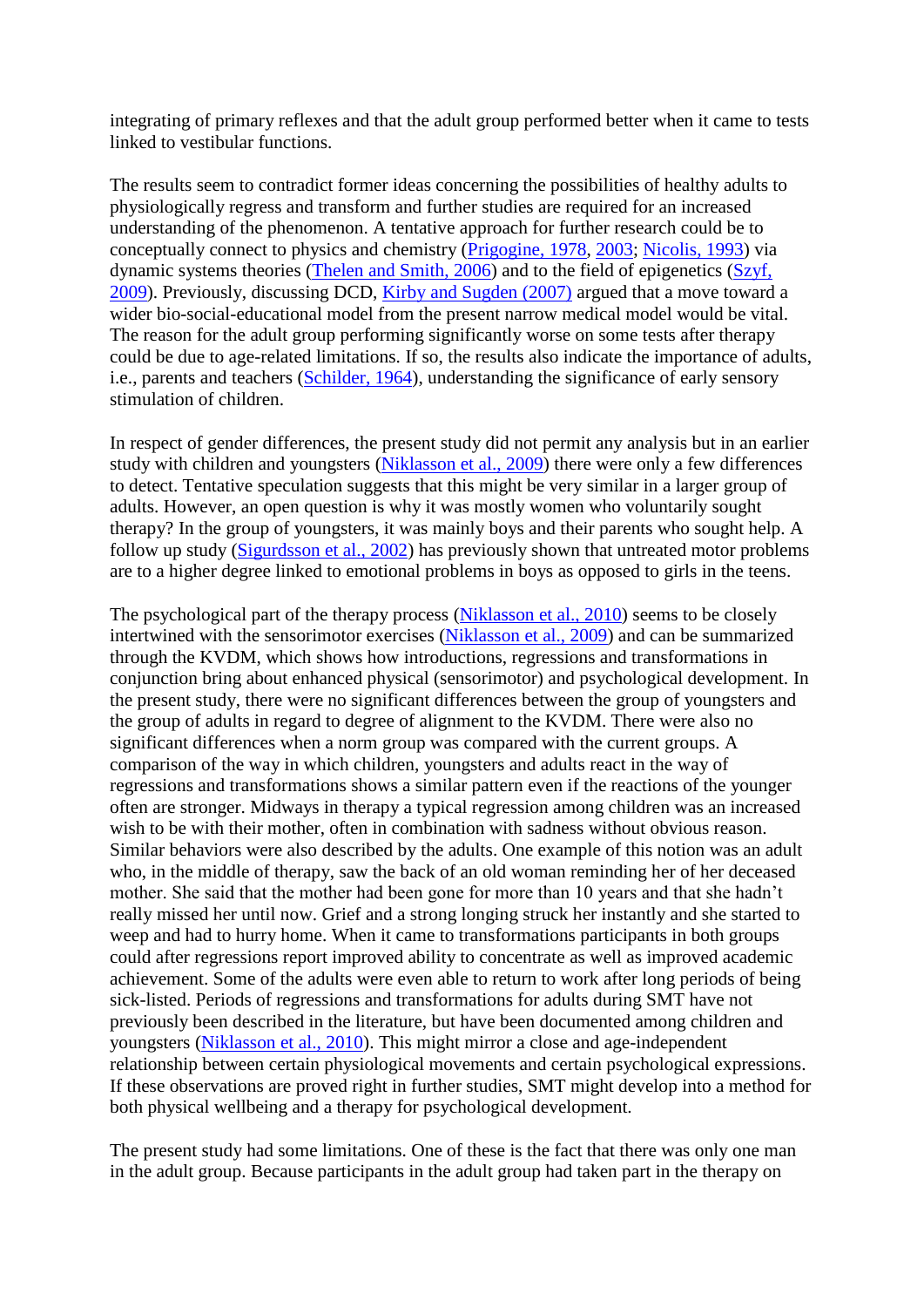their own initiative, there was nothing that could be done to increase the number of men participating. Furthermore, the adult group was, in total, small in comparison to the youngster group. These conditions should be remedied in future research. Future research should also comprise normative studies in order to ascertain the occurrence of primary reflexes and vestibular deviations in a normal population.

# **Conclusion**

The results support both those studies which show that motor problems do not disappear with age and those which show that youngsters' movement patterns during puberty become more and more like those of adults. Sensorimotor problems in early childhood should therefore be taken seriously [\(Rasmussen and Gillberg, 2000\)](http://journal.frontiersin.org/article/10.3389/fpsyg.2015.00480/full#B72) and be the target of diagnostic examination and appropriate treatment. The results also show for the first time that the same diagnostic instrument and treatment method can be used for both children and adults with sensorimotor difficulties.

# **Conflict of Interest Statement**

The authors declare that the research was conducted in the absence of any commercial or financial relationships that could be construed as a potential conflict of interest.

# **References**

Ahonen, T., Kooistra, L., Viholainen, H., and Cantell, M. (2004). "Developmental motor learning disability. A neuropsychological approach," in *Developmental Motor Disorders. A Neuropsychological Perspective*, eds D. Dewey and D. E. Tupper (New York, NY: The Guilford Press),265–290.

### [Google Scholar](http://scholar.google.com/scholar_lookup?&title=%22Developmental+motor+learning+disability%2E++A+neuropsychological+approach%2C%22+in&journal=Developmental+Motor+Disorders%2E+A+Neuropsychological+Perspective&author=Ahonen+T.&author=Kooistra+L.&author=Viholainen+H.&author=and+Cantell+M.&publication_year=2004&pages=265-290)

American Psychiatric Association. (2013). *Diagnostic and Statistical Manual of Mental Disorders*, 5th Edn. Arlington, TX: American Psychiatric Association. doi: 10.1176/appi.books.9780890425596

[CrossRef Full Text](http://dx.doi.org/10.1176/appi.books.9780890425596) | [Google Scholar](http://scholar.google.com/scholar_lookup?&title=Diagnostic+and+Statistical+Manual+of+Mental+Disorders&publication_year=2013)

Ayd, F. J. Jr. (2000). *Lexicon of Psychiatry, Neurology, and the Neurosciences*. Philadelphia, PA: Lippincott Williams & Wilkins, 686.

### [Google Scholar](http://scholar.google.com/scholar_lookup?&title=Lexicon+of+Psychiatry%2C+Neurology%2C+and+the+Neurosciences%2E&author=Ayd+F.++J.++Jr.&publication_year=2000)

Beinert, K., and Taube, W. (2013). The effect of balance training on cervical sensorimotor function and neck pain. *J. Mot. Behav.* 45, 271–278. doi: 10.1080/00222895.2013.785928

[PubMed Abstract](http://www.ncbi.nlm.nih.gov/sites/entrez?Db=pubmed&Cmd=ShowDetailView&TermToSearch=23663191) | [Full Text](http://eutils.ncbi.nlm.nih.gov/entrez/eutils/elink.fcgi?db=pubmed&cmd=prlinks&retmode=ref&id=23663191) | [CrossRef Full Text](http://dx.doi.org/10.1080/00222895.2013.785928) | [Google Scholar](http://scholar.google.com/scholar_lookup?&title=The+effect+of+balance+training+on+cervical+sensorimotor+function+and+neck+pain%2E&journal=J%2E+Mot%2E+Behav%2E&author=Beinert+K.&author=and+Taube+W.&publication_year=2013&volume=45&pages=271-278)

Bergström, M., Niklasson, M., and Niklasson, I. (1999). *Reasons for Training*. Mönsterås: Vestibularis.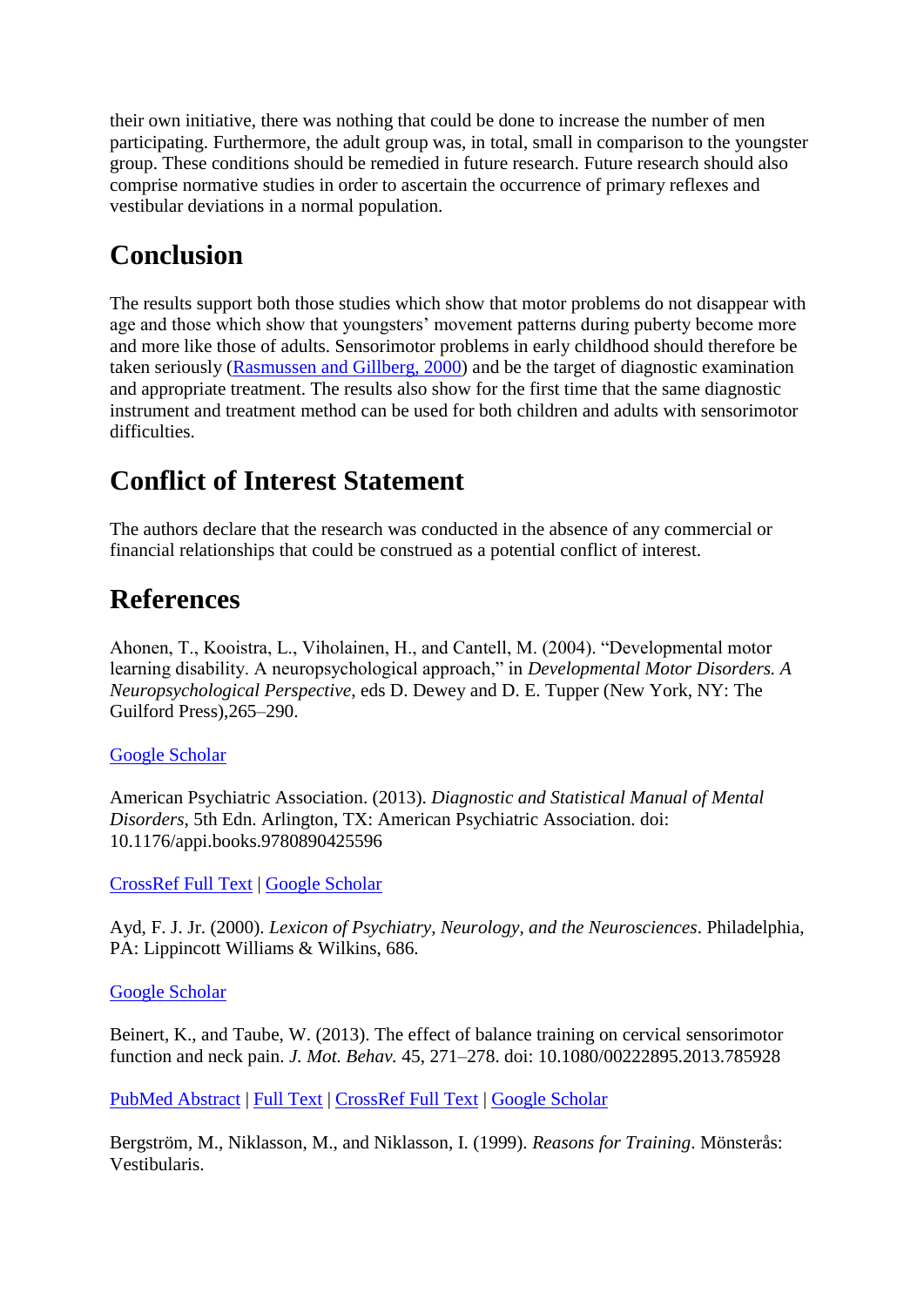#### [Google Scholar](http://scholar.google.com/scholar_lookup?&title=Reasons+for+Training%2E&author=Bergstr%C3%B6m+M.&author=Niklasson+M.&author=and+Niklasson+I.&publication_year=1999)

Braswell, J., and Rine, R. M. (2006). Evidence that vestibular hypofunction affects reading acuityin children. *Int. J. Pediatr. Otorhinolaryngol.* 70, 1957–1965. doi: 10.1016/j.ijporl.2006.07.013

[PubMed Abstract](http://www.ncbi.nlm.nih.gov/sites/entrez?Db=pubmed&Cmd=ShowDetailView&TermToSearch=16945429) | [Full Text](http://eutils.ncbi.nlm.nih.gov/entrez/eutils/elink.fcgi?db=pubmed&cmd=prlinks&retmode=ref&id=16945429) | [CrossRef Full Text](http://dx.doi.org/10.1016/j.ijporl.2006.07.013) | [Google Scholar](http://scholar.google.com/scholar_lookup?&title=Evidence+that+vestibular+hypofunction+affects+reading+acuityin+children%2E&journal=Int%2E++J%2E++Pediatr%2E++Otorhinolaryngol%2E&author=Braswell+J.&author=and+Rine+R.+M.&publication_year=2006&volume=70&pages=1957-1965)

Brodal, P. (2004). *The Central Nervous System. Structure and Function*. Oxford: Oxford University Press, 129–132.

[Google Scholar](http://scholar.google.com/scholar_lookup?&title=The+Central+Nervous+System%2E+Structure+and+Function%2E&author=Brodal+P.&publication_year=2004&pages=129-132)

Brown, D. L., Smith, T. L., and Knepper, L. E. (1998). Evaluation of five primitive reflexes in 240 young adults. *Neurology* 51, 322. doi: 10.1212/WNL.51.1.322

[PubMed Abstract](http://www.ncbi.nlm.nih.gov/sites/entrez?Db=pubmed&Cmd=ShowDetailView&TermToSearch=9674840) | [Full Text](http://eutils.ncbi.nlm.nih.gov/entrez/eutils/elink.fcgi?db=pubmed&cmd=prlinks&retmode=ref&id=9674840) | [CrossRef Full Text](http://dx.doi.org/10.1212/WNL.51.1.322) | [Google Scholar](http://scholar.google.com/scholar_lookup?&title=Evaluation+of+five+primitive+reflexes+in+240+young+adults%2E&journal=Neurology&author=Brown+D.++L.&author=Smith+T.++L.&author=and+Knepper+L.++E.&publication_year=1998&volume=51&issue=322)

Bruijn, S. M., Massaad, F., Maclellan, M. J., Van Gestel, l., Ivanenko, Y. P., and Duysens, J. (2013). Are effects of the symmetric and asymmetric tonic reflexes still visible in healthy adults? *Neurosci. Lett.* 556, 89–92. doi: 10.1016/j.neulet.2013.10.028

[PubMed Abstract](http://www.ncbi.nlm.nih.gov/sites/entrez?Db=pubmed&Cmd=ShowDetailView&TermToSearch=24157848) | [Full Text](http://eutils.ncbi.nlm.nih.gov/entrez/eutils/elink.fcgi?db=pubmed&cmd=prlinks&retmode=ref&id=24157848) | [CrossRef Full Text](http://dx.doi.org/10.1016/j.neulet.2013.10.028) | [Google Scholar](http://scholar.google.com/scholar_lookup?&title=Are+effects+of+the+symmetric+and+asymmetric+tonic+reflexes+still+visible+in+healthy+adults%B4&journal=Neurosci%2E+Lett%2E&author=Bruijn+S.+M.&author=Massaad+F.&author=Maclellan+M.+J.&author=Van+Gestel+l.&author=Ivanenko+Y.++P.&author=and+Duysens+J.&publication_year=2013&volume=556&pages=89-92)

Burman, B. (1977). *Keystone Visual Skills Test*. Malmö: All-Optik and American Optical Co.

#### [Google Scholar](http://scholar.google.com/scholar_lookup?&title=Keystone+Visual+Skills+Test%2E&author=Burman+B.&publication_year=1977)

Cairney, J., Hay, J. A., Wade, T. J., Fought, B. E., and Flouris, A. (2006). Developmental coordination disorder and aerobic fitness: it is all in their heads or is measurement still the problem? *Am. J. Hum. Biol.* 18, 66–70. doi: 10.1002/ajhb.20470

[PubMed Abstract](http://www.ncbi.nlm.nih.gov/sites/entrez?Db=pubmed&Cmd=ShowDetailView&TermToSearch=16378337) | [Full Text](http://eutils.ncbi.nlm.nih.gov/entrez/eutils/elink.fcgi?db=pubmed&cmd=prlinks&retmode=ref&id=16378337) | [CrossRef Full Text](http://dx.doi.org/10.1002/ajhb.20470) | [Google Scholar](http://scholar.google.com/scholar_lookup?&title=Developmental+coordination+disorder+and+aerobic+fitness%3A+it+is+all+in+their+heads+or+is+measurement+still+the+problem%B4&journal=Am%2E+J%2E+Hum%2E+Biol%2E&author=Cairney+J.&author=Hay+J.+A.&author=Wade+T.+J.&author=Fought+B.+E.&author=and+Flouris+A.&publication_year=2006&volume=18&pages=66-70)

Cairney, J., Veldhuizen, S., and Szatmari, P. (2010). Motor coordination and emotionalbehavioral problems in children. *Curr. Opin. Psychiatry* 23, 324–329. doi: 10.1097/YCO.0b013e32833aa0aa

[PubMed Abstract](http://www.ncbi.nlm.nih.gov/sites/entrez?Db=pubmed&Cmd=ShowDetailView&TermToSearch=20520549) | [Full Text](http://eutils.ncbi.nlm.nih.gov/entrez/eutils/elink.fcgi?db=pubmed&cmd=prlinks&retmode=ref&id=20520549) | [CrossRef Full Text](http://dx.doi.org/10.1097/YCO.0b013e32833aa0aa) | [Google Scholar](http://scholar.google.com/scholar_lookup?&title=Motor+coordination+and+emotional-behavioral+problems+in+children%2E&journal=Curr%2E+Opin%2E+Psychiatry&author=Cairney+J.&author=Veldhuizen+S.&author=and+Szatmari+P.&publication_year=2010&volume=23&pages=324-329)

Canu, M. H., Coq, J. O., Barbe, M. F., and Dinse, H. R. (2012). Plasticity of adult sensorimotor system (Editorial). *Neural Plast.* 2012, 768259. doi: 10.1155/2012/768259

[PubMed Abstract](http://www.ncbi.nlm.nih.gov/sites/entrez?Db=pubmed&Cmd=ShowDetailView&TermToSearch=23320196) | [Full Text](http://eutils.ncbi.nlm.nih.gov/entrez/eutils/elink.fcgi?db=pubmed&cmd=prlinks&retmode=ref&id=23320196) | [CrossRef Full Text](http://dx.doi.org/10.1155/2012/768259) | [Google Scholar](http://scholar.google.com/scholar_lookup?&title=Plasticity+of+adult+sensorimotor+system+%28Editorial%29%2E&journal=Neural+Plast%2E&author=Canu+M.+H.&author=Coq+J.+O.&author=Barbe+M.+F.&author=and+Dinse+H.+R.&publication_year=2012&volume=2012&issue=768259)

Capute, A. J., and Accardo, P. J. (1991). *Developmenta Disabilities in Infancy and Childhood.* Baltimore, MD: Paul Brooks, 19–27, 341–344.

[Google Scholar](http://scholar.google.com/scholar_lookup?&title=Developmenta+Disabilities+in+Infancy+and+Childhood%2E&author=Capute+A.++J.&author=and+Accardo+P.++J.&publication_year=1991&pages=19-27)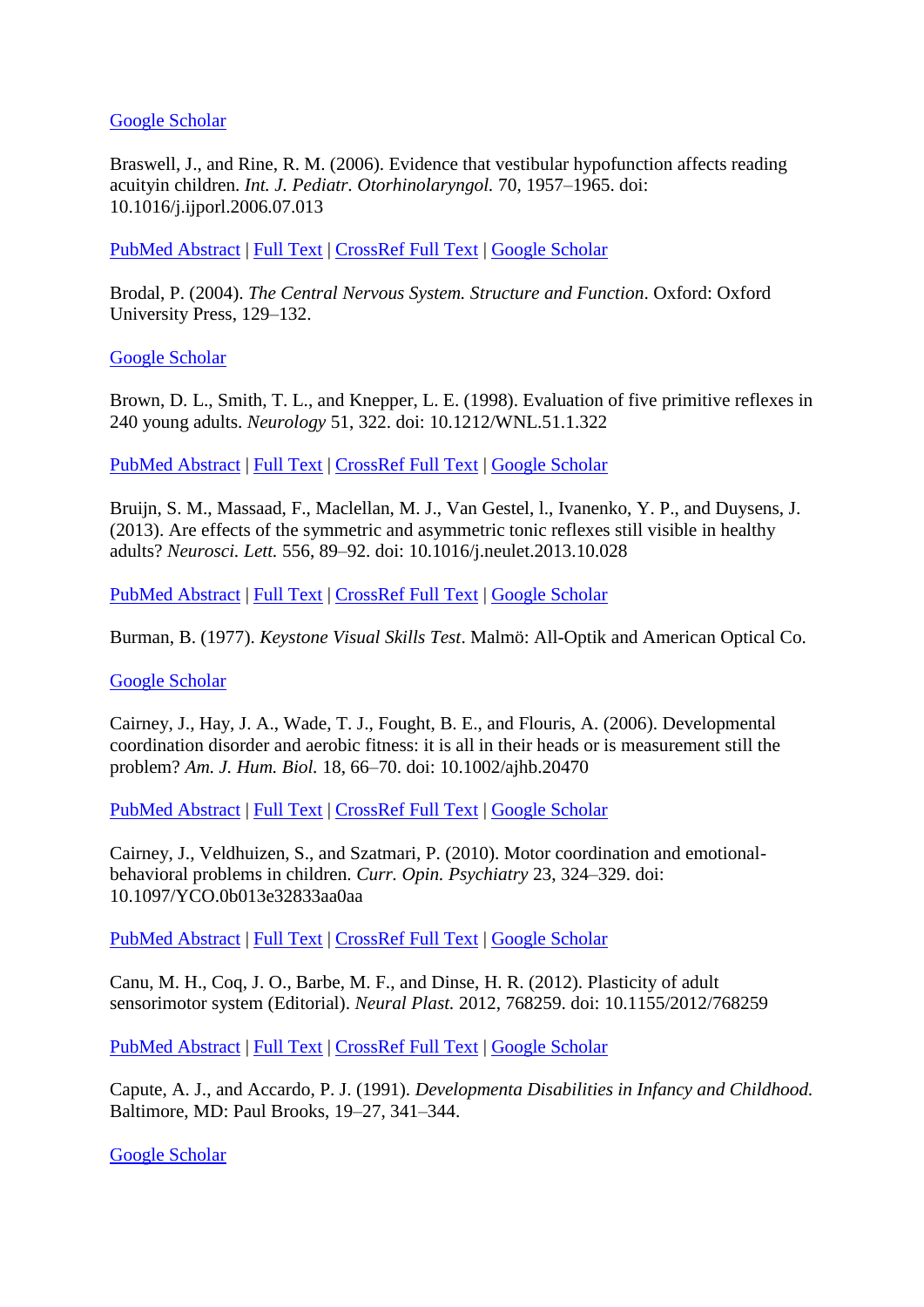Capute, A. J., Shapiro, B. K., Palmer, F. B., Accardo, P. J., and Wachtel, R.C. (1981). "Primitive reflexes: a factor in nonverbal language in early infancy," in *Language Behavior in Infancy and Early Childhood*, ed. R. E. Stark (Amsterdam: Elsevier), 157–161.

#### [Google Scholar](http://scholar.google.com/scholar_lookup?&title=%22Primitive+reflexes%3A+a+factor+in+nonverbal+language+in+early+infancy%2C%22+in&journal=Language+Behavior+in+Infancy+and+Early+Childhood&author=Capute+A.+J.&author=Shapiro+B.+K.&author=Palmer+F.+B.&author=Accardo+P.+J.&author=and+Wachtel+R.C.&publication_year=1981&pages=157-161)

Chang, C. W. (2001). Electrophysiological assessments of primitive reflexes in stroke patients. *Clin. Neurophysiol.* 112, 1070–1075. doi: 10.1016/S1388-2457(01)00528-4

[PubMed Abstract](http://www.ncbi.nlm.nih.gov/sites/entrez?Db=pubmed&Cmd=ShowDetailView&TermToSearch=11377267) | [Full Text](http://eutils.ncbi.nlm.nih.gov/entrez/eutils/elink.fcgi?db=pubmed&cmd=prlinks&retmode=ref&id=11377267) | [CrossRef Full Text](http://dx.doi.org/10.1016/S1388-2457%2801%2900528-4) | [Google Scholar](http://scholar.google.com/scholar_lookup?&title=Electrophysiological+assessments+of+primitive+reflexes+in+stroke+patients%2E&journal=Clin%2E++Neurophysiol%2E&author=Chang+C.++W.&publication_year=2001&volume=112&pages=1070-1075)

Christiansen, A. S. (2000). Persisting motor control problems in 11- to 12-year-old boys previously diagnosed with deficits in attention, motor control and perception (DAMP). *Dev. Med. Child Neurol.* 42, 4–7. doi: 10.1017/S0012162200000025

[PubMed Abstract](http://www.ncbi.nlm.nih.gov/sites/entrez?Db=pubmed&Cmd=ShowDetailView&TermToSearch=10665968) | [Full Text](http://eutils.ncbi.nlm.nih.gov/entrez/eutils/elink.fcgi?db=pubmed&cmd=prlinks&retmode=ref&id=10665968) | [CrossRef Full Text](http://dx.doi.org/10.1017/S0012162200000025) | [Google Scholar](http://scholar.google.com/scholar_lookup?&title=Persisting+motor+control+problems+in+11-+to+12-year-old+boys+previously+diagnosed+with+deficits+in+attention%2C+motor+control+and+perception+%28DAMP%29%2E&journal=Dev%2E++Med%2E++Child+Neurol%2E&author=Christiansen+A.++S.&publication_year=2000&volume=42&pages=4-7)

Conners, C. K. (1973). Rating scales for use in drug studies with children. *Psychopharmacol. Bull.* 9, 24–29.

#### [Google Scholar](http://scholar.google.com/scholar_lookup?&title=Rating+scales+for+use+in+drug+studies+with+children%2E&journal=Psychopharmacol%2E+Bull%2E&author=Conners+C.+K.&publication_year=1973&volume=9&pages=24-29)

Connolly, K. J. (1986). "A perspective on motor development," in *Motor Development in Children: Aspects of Coordination and Control*, eds M. G. Wade and H. T. A. Whiting (Dordrecht: Martinus Nijhoff), 3–22. doi: 10.1007/978-94-009-4460-2\_1

[CrossRef Full Text](http://dx.doi.org/10.1007/978-94-009-4460-2_1) | [Google Scholar](http://scholar.google.com/scholar_lookup?&title=%22A+perspective+on+motor+development%2C%22+in&journal=Motor+Development+in+Children%3A+Aspects+of+Coordination+and+Control&author=Connolly+K.+J.&publication_year=1986&pages=3-22)

Creavin, A. L., Lingam, R., Northstone, K., and Williams, C. (2014). Ophtalmic abnormalities in children with developmental coordination disorder. *Dev. Med. Child Neurol.* 56, 164–170. doi: 10.1111/dmcn.12284

[PubMed Abstract](http://www.ncbi.nlm.nih.gov/sites/entrez?Db=pubmed&Cmd=ShowDetailView&TermToSearch=24116926) | [Full Text](http://eutils.ncbi.nlm.nih.gov/entrez/eutils/elink.fcgi?db=pubmed&cmd=prlinks&retmode=ref&id=24116926) | [CrossRef Full Text](http://dx.doi.org/10.1111/dmcn.12284) | [Google Scholar](http://scholar.google.com/scholar_lookup?&title=Ophtalmic+abnormalities+in+children+with+developmental+coordination+disorder%2E&journal=Dev%2E+Med%2E+Child+Neurol%2E&author=Creavin+A.++L.&author=Lingam+R.&author=Northstone+K.&author=and+Williams+C.&publication_year=2014&volume=56&pages=164-170)

Degen, C., and Schröder, J. (2014). Training-induced cerebral changes in the elderly. *Restor. Neurol. Neurosci.* 32, 213–221. doi: 10.3233/RNN-139009

[PubMed Abstract](http://www.ncbi.nlm.nih.gov/sites/entrez?Db=pubmed&Cmd=ShowDetailView&TermToSearch=23603446) | [Full Text](http://eutils.ncbi.nlm.nih.gov/entrez/eutils/elink.fcgi?db=pubmed&cmd=prlinks&retmode=ref&id=23603446) | [CrossRef Full Text](http://dx.doi.org/10.3233/RNN-139009) | [Google Scholar](http://scholar.google.com/scholar_lookup?&title=Training-induced+cerebral+changes+in+the+elderly%2E&journal=Restor%2E+Neurol%2E+Neurosci%2E&author=Degen+C.&author=and+Schr%C3%B6der+J.&publication_year=2014&volume=32&pages=213-221)

De Raeymaecker, D. M. (2006). Psychomotor development and psychopathology in childhood. *Int. Rev. Neurobiol.* 72, 83–101. doi: 10.1016/S0074-7742(05)72005-5

[CrossRef Full Text](http://dx.doi.org/10.1016/S0074-7742%2805%2972005-5) | [Google Scholar](http://scholar.google.com/scholar_lookup?&title=Psychomotor+development+and+psychopathology+in+childhood%2E&journal=Int%2E++Rev%2E++Neurobiol%2E&author=De+Raeymaecker+D.++M.&publication_year=2006&volume=72&pages=83-101)

Doidge, N. (2007). *The Brain Changes Itself*. New York, NY: Viking.

[Google Scholar](http://scholar.google.com/scholar_lookup?&title=The+Brain+Changes+Itself%2E&author=Doidge+N.&publication_year=2007)

Easton, T. A. (1972). On the normal use of reflexes. *Am. Sci.* 60, 591–599.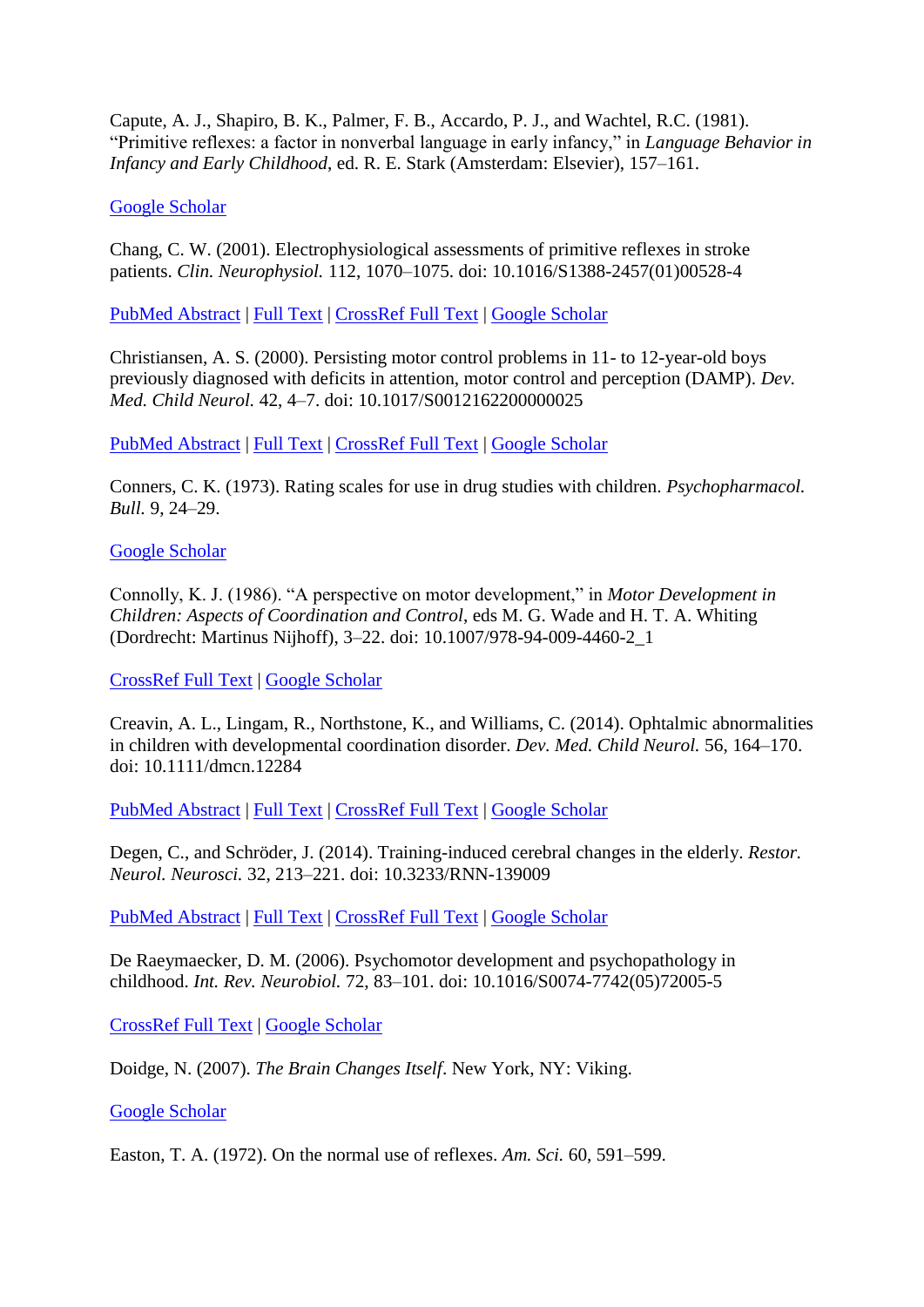#### [Google Scholar](http://scholar.google.com/scholar_lookup?&title=On+the+normal+use+of+reflexes%2E&journal=Am%2E+Sci%2E&author=Easton+T.+A.&publication_year=1972&volume=60&pages=591-599)

Eckes, A., and Radunovich, H. L. (2007). *Trauma and Adolescents. (FCS2280)*. Retrieved from University of Florida, IFAS extension FCS 2280/FY1004, Gainesville, FL.

#### [Google Scholar](http://scholar.google.com/scholar_lookup?&title=Trauma+and+Adolescents%2E++%28FCS2280%29%2E&author=Eckes+A.&author=and+Radunovich+H.++L.&publication_year=2007&volume=1004)

Field, J., and Blythe, P. (1989). *Towards Developmental Re-education*. Wichenford: Field Educational Publ.

#### [Google Scholar](http://scholar.google.com/scholar_lookup?&title=Towards+Developmental+Re-education%2E&author=Field+J.&author=and+Blythe+P.&publication_year=1989)

Findlay, R. C., and Schuchman, G. I. (1976). Masking level difference for speech: effects of ear dominance and age. *Int. J. Audiol.* 15, 232–241. doi: 10.3109/00206097609071781

[PubMed Abstract](http://www.ncbi.nlm.nih.gov/sites/entrez?Db=pubmed&Cmd=ShowDetailView&TermToSearch=938338) | [Full Text](http://eutils.ncbi.nlm.nih.gov/entrez/eutils/elink.fcgi?db=pubmed&cmd=prlinks&retmode=ref&id=938338) | [CrossRef Full Text](http://dx.doi.org/10.3109/00206097609071781) | [Google Scholar](http://scholar.google.com/scholar_lookup?&title=Masking+level+difference+for+speech%3A+effects+of+ear+dominance+and+age%2E&journal=Int%2E+J%2E+Audiol%2E&author=Findlay+R.+C.&author=and+Schuchman+G.+I.&publication_year=1976&volume=15&pages=232-241)

Fiorentino, M. R. (1981). *Reflex Testing Methods for Evaluating C.N.S. Development (Publ. No. 865)*. Springfield, MA: C.C. Thomas.

#### [Google Scholar](http://scholar.google.com/scholar_lookup?&title=Reflex+Testing+Methods+for+Evaluating+C%2EN%2ES%2E++Development+%28Publ%2E+No%2E+865%29%2E&author=Fiorentino+M.+R.&publication_year=1981)

Fox, A. M., and Lent, B. (1996). Clumsy children. Primer on developmental coordination disorder. *Can. Fam. Physician* 42, 1965–1971.

[PubMed Abstract](http://www.ncbi.nlm.nih.gov/sites/entrez?Db=pubmed&Cmd=ShowDetailView&TermToSearch=8894243) | [Full Text](http://eutils.ncbi.nlm.nih.gov/entrez/eutils/elink.fcgi?db=pubmed&cmd=prlinks&retmode=ref&id=8894243) | [Google Scholar](http://scholar.google.com/scholar_lookup?&title=Clumsy+children%2E+Primer+on+developmental+coordination+disorder%2E&journal=Can%2E+Fam%2E+Physician&author=Fox+A.+M.&author=and+Lent+B.&publication_year=1996&volume=42&pages=1965-1971)

Fukuda, T. (1961). Studies on human dynamic postures from the viewpoint of postural reflexes. *Acta Otolaryngol. Suppl.* 161, 1–52.

[PubMed Abstract](http://www.ncbi.nlm.nih.gov/sites/entrez?Db=pubmed&Cmd=ShowDetailView&TermToSearch=13702516) | [Full Text](http://eutils.ncbi.nlm.nih.gov/entrez/eutils/elink.fcgi?db=pubmed&cmd=prlinks&retmode=ref&id=13702516) | [Google Scholar](http://scholar.google.com/scholar_lookup?&title=Studies+on+human+dynamic+postures+from+the+viewpoint+of+postural+reflexes%2E&journal=Acta+Otolaryngol%2E+Suppl%2E&author=Fukuda+T.&publication_year=1961&volume=161&pages=1-52)

Gentile, A. M. (1998). Movement science: implicit and explicit bprocesses during acquisition of functional skills. *Scand. J. Occup. Ther.* 5, 7–16. doi: 10.3109/11038129809035723

[CrossRef Full Text](http://dx.doi.org/10.3109/11038129809035723) | [Google Scholar](http://scholar.google.com/scholar_lookup?&title=Movement+science%3A+implicit+and+explicit+bprocesses+during+acquisition+of+functional+skills%2E&journal=Scand%2E+J%2E+Occup%2E+Ther%2E&author=Gentile+A.+M.&publication_year=1998&volume=5&pages=7-16)

Geuze, R. H., Jongmans, M. J., Schoemaker, M. M., and Smits-Engelsman, B. C. (2001). Clinical and research diagnostic criteria for developmental coordination disorder: a review and discussion. *Hum. Mov. Sci.* 20, 7–47. doi: 10.1016/S0167-9457(01)00027-6

[CrossRef Full Text](http://dx.doi.org/10.1016/S0167-9457%2801%2900027-6) | [Google Scholar](http://scholar.google.com/scholar_lookup?&title=Clinical+and+research+diagnostic+criteria+for+developmental+coordination+disorder%3A+a+review+and+discussion%2E&journal=Hum%2E+Mov%2E+Sci%2E&author=Geuze+R.+H.&author=Jongmans+M.+J.&author=Schoemaker+M.+M.&author=and+Smits-Engelsman+B.++C.&publication_year=2001&volume=20&pages=7-47)

Giedd, J. N., Keshavan, M., and Paus, T. (2008). Why do many psychiatric disorders emerge during adolescence? *Nat. Rev. Neurosci.* 9, 947–957. doi: 10.1038/nrn2513

[PubMed Abstract](http://www.ncbi.nlm.nih.gov/sites/entrez?Db=pubmed&Cmd=ShowDetailView&TermToSearch=19002191) | [Full Text](http://eutils.ncbi.nlm.nih.gov/entrez/eutils/elink.fcgi?db=pubmed&cmd=prlinks&retmode=ref&id=19002191) | [CrossRef Full Text](http://dx.doi.org/10.1038/nrn2513) | [Google Scholar](http://scholar.google.com/scholar_lookup?&title=Why+do+many+psychiatric+disorders+emerge+during+adolescence%B4&journal=Nat%2E+Rev%2E+Neurosci%2E&author=Giedd+J.+N.&author=Keshavan+M.&author=and+Paus+T.&publication_year=2008&volume=9&pages=947-957)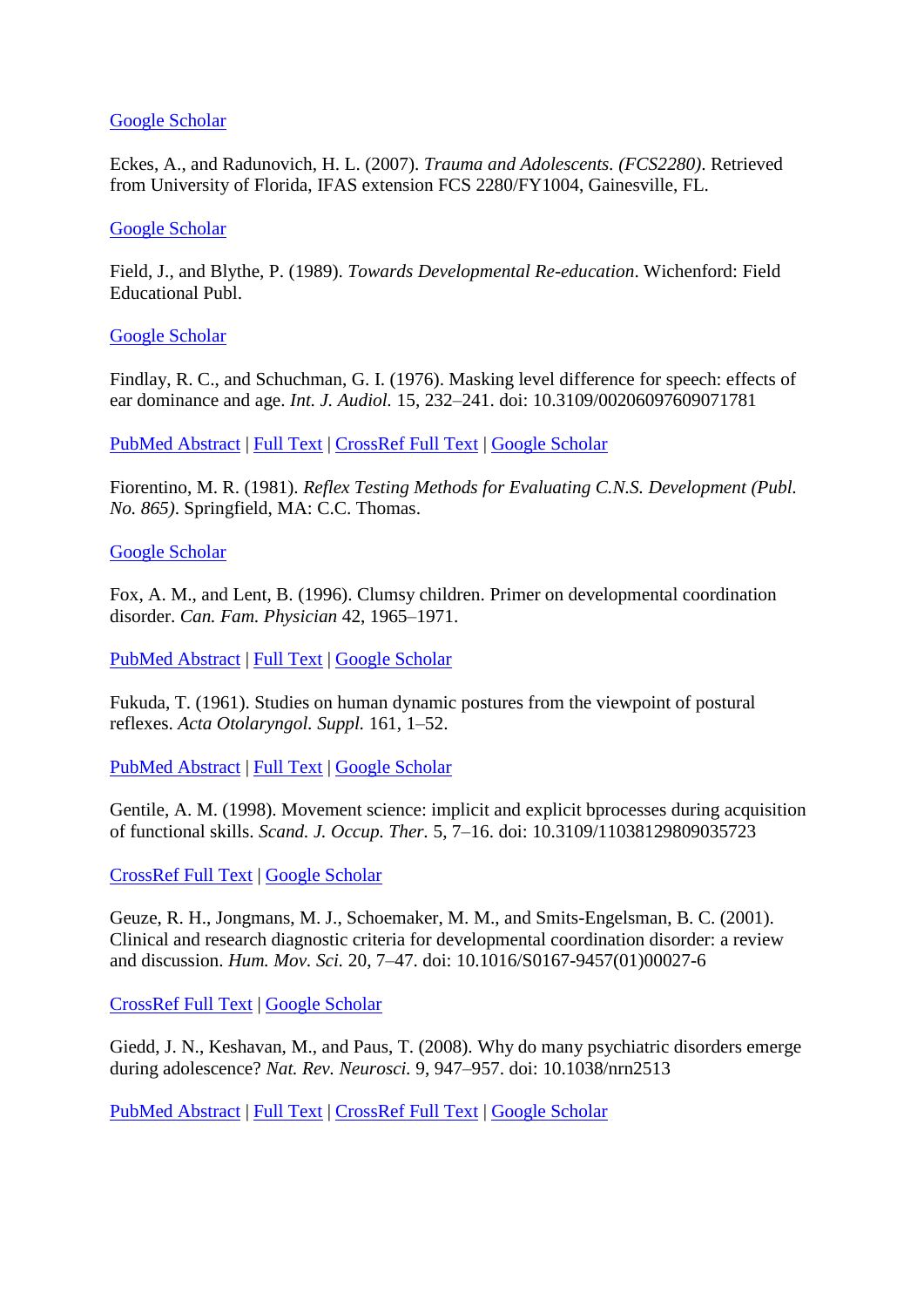Gillberg, C. (2010). The ESSENCE in child psychiatry: early symptomatic syndromes eliciting neurodevelopmental clinical examinations. *Res. Dev. Disabil.* 31, 1543–1551. doi: 10.1016/j.ridd.2010.06.002

#### [PubMed Abstract](http://www.ncbi.nlm.nih.gov/sites/entrez?Db=pubmed&Cmd=ShowDetailView&TermToSearch=20634041) | [Full Text](http://eutils.ncbi.nlm.nih.gov/entrez/eutils/elink.fcgi?db=pubmed&cmd=prlinks&retmode=ref&id=20634041) | [CrossRef Full Text](http://dx.doi.org/10.1016/j.ridd.2010.06.002) | [Google Scholar](http://scholar.google.com/scholar_lookup?&title=The+ESSENCE+in+child+psychiatry%3A+early+symptomatic+syndromes+eliciting+neurodevelopmental+clinical+examinations%2E&journal=Res%2E++Dev%2E++Disabil%2E&author=Gillberg+C.&publication_year=2010&volume=31&pages=1543-1551)

Goddard Blythe, S. (2005). Releasing educational potential through movement: a summary of individual studies carried out using the INPP test battery and developmental exercise programme for use in schools with children with special needs. *Child Care Pract.* 11, 415– 432. doi: 10.1080/13575270500340234

#### [CrossRef Full Text](http://dx.doi.org/10.1080/13575270500340234) | [Google Scholar](http://scholar.google.com/scholar_lookup?&title=Releasing+educational+potential+through+movement%3A+a+summary+of+individual+studies+carried+out+using+the+INPP+test+battery+and+developmental+exercise+programme+for+use+in+schools+with+children+with+special+needs%2E&journal=Child+Care+Pract%2E&author=Goddard+Blythe+S.&publication_year=2005&volume=11&pages=415-432)

Goddard Blythe, S. (2009). *Attention, Balance, and Coordination. The A.B.C. of Learning Success*. Chicheste: John Wiley & Sons Ltd.

#### [Google Scholar](http://scholar.google.com/scholar_lookup?&title=Attention%2C+Balance%2C+and+Coordination%2E++The+A%2EB%2EC%2E+of+Learning+Success%2E&author=Goddard+Blythe+S.&publication_year=2009)

Goldfield, E. C., and Wolff, P. H. (2004). "A dynamical systems perspective on infant action and its development," in *Theories on Infant Development*, eds G. Bremner and A. Slater (Oxford: Blackwell Publishing Ltd.), 3–29.

#### [Google Scholar](http://scholar.google.com/scholar_lookup?&title=%22A+dynamical+systems+perspective+on+infant+action+and+its+development%2C%22+in&journal=Theories+on+Infant+Development&author=Goldfield+E.+C.&author=and+Wolff+P.+H.&publication_year=2004&pages=3-29)

Hämäläinen, H., and Takio, F. (2010). "Integrating auditory and visual asymmetry," in *The Two Halves of the Brain. Information Processing in the Cerebral Hemispheres*, eds K. Hugdahl and R. Westerhausen (Cambridge: The MIT Press), 417–437. doi: 10.7551/mitpress/9780262014137.003.0294

#### [CrossRef Full Text](http://dx.doi.org/10.7551/mitpress/9780262014137.003.0294) | [Google Scholar](http://scholar.google.com/scholar_lookup?&title=%22Integrating+auditory+and+visual+asymmetry%2C%22+in&journal=The+Two+Halves+of+the+Brain%2E+Information+Processing+in+the+Cerebral+Hemispheres&author=H%C3%A4m%C3%A4l%C3%A4inen+H.&author=and+Takio+F.&publication_year=2010&pages=417-437)

Hillier, S. (2007). Intervention for children with developmental coordination disorder: a systematic review. *Internet J. Allied Health Sci. Pract.* 5, 1–11.

#### [Google Scholar](http://scholar.google.com/scholar_lookup?&title=Intervention+for+children+with+developmental+coordination+disorder%3A+a+systematic+review%2E&journal=Internet+J%2E+Allied+Health+Sci%2E+Pract%2E&author=Hillier+S.&publication_year=2007&volume=5&pages=1-11)

Hobo, K., Kawase, J., Tamura, F., Groher, M., Kikutani, T., and Sunakawa, H. (2014). Effects of the reappearance of primitive reflexes on eating function and prognosis. *Geriatr. Gerontol. Int.* 14, 190–197. doi: 10.1111/ggi.12078

[PubMed Abstract](http://www.ncbi.nlm.nih.gov/sites/entrez?Db=pubmed&Cmd=ShowDetailView&TermToSearch=23992100) | [Full Text](http://eutils.ncbi.nlm.nih.gov/entrez/eutils/elink.fcgi?db=pubmed&cmd=prlinks&retmode=ref&id=23992100) | [CrossRef Full Text](http://dx.doi.org/10.1111/ggi.12078) | [Google Scholar](http://scholar.google.com/scholar_lookup?&title=Effects+of+the+reappearance+of+primitive+reflexes+on+eating+function+and+prognosis%2E&journal=Geriatr%2E+Gerontol%2E+Int%2E&author=Hobo+K.&author=Kawase+J.&author=Tamura+F.&author=Groher+M.&author=Kikutani+T.&author=and+Sunakawa+H.&publication_year=2014&volume=14&pages=190-197)

Holt, K. S. (1991). *Child Development: Diagnosis and Assessment*. London: Butterworth-Heinemann.

#### [Google Scholar](http://scholar.google.com/scholar_lookup?&title=Child+Development%3A+Diagnosis+and+Assessment%2E&author=Holt+K.+S.&publication_year=1991)

Hurst Vose, R. (1986). *Agoraphobia*. London: Faber & Faber.

#### [Google Scholar](http://scholar.google.com/scholar_lookup?&title=Agoraphobia%2E&author=Hurst+Vose+R.&publication_year=1986)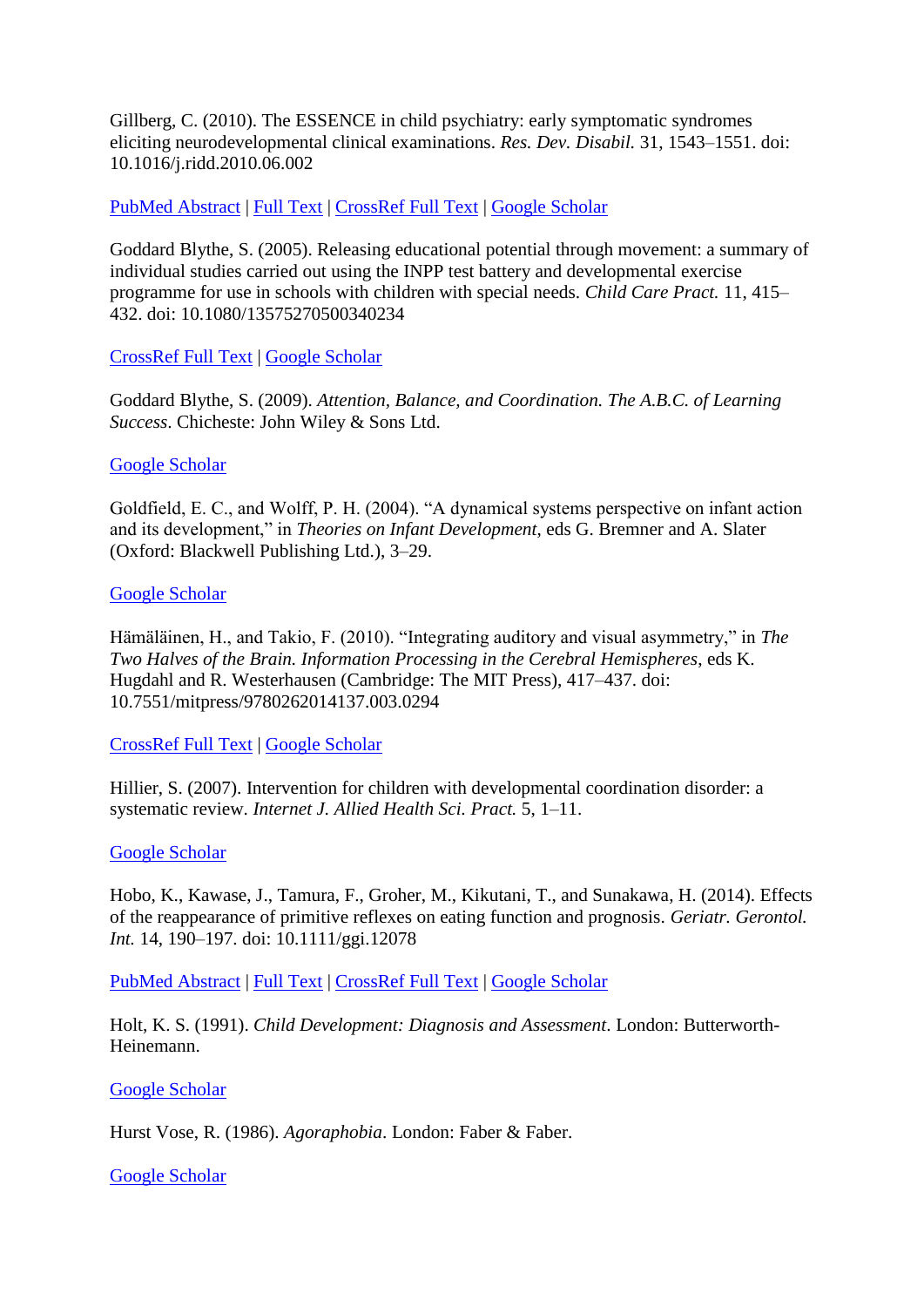Illingworth, R. S. (1987). *The Development of the Infant and Young Child: Normal and Abnormal*. London: Churchill Livingstone.

#### [Google Scholar](http://scholar.google.com/scholar_lookup?&title=The+Development+of+the+Infant+and+Young+Child%3A+Normal+and+Abnormal%2E&author=Illingworth+R.+S.&publication_year=1987)

Jerger, J., Chmiel, R., Allen, J., and Wilson, A. (1994). Effects of age and gender on dichotic sentence identification. *Ear Hear.* 15, 274–286. doi: 10.1097/00003446-199408000-00002

#### [CrossRef Full Text](http://dx.doi.org/10.1097/00003446-199408000-00002) | [Google Scholar](http://scholar.google.com/scholar_lookup?&title=Effects+of+age+and+gender+on+dichotic+sentence+identification%2E&journal=Ear+Hear%2E&author=Jerger+J.&author=Chmiel+R.&author=Allen+J.&author=and+Wilson+A.&publication_year=1994&volume=15&pages=274-286)

Johansen, K. V. (1993). *Lyd, Horelse og Sprogudvikling [Sound, Hearing and the Development of Language]*. Horsens: Forlaget Aalokke a/s. [in Danish]

#### [Google Scholar](http://scholar.google.com/scholar_lookup?&title=Lyd%2C+Horelse+og+Sprogudvikling+%5BSound%2C+Hearing+and+the+Development+of+Language%5D%2E&author=Johansen+K.+V.&publication_year=1993)

Kadesjö, B., and Gillberg, C. (1998). Attention deficits and clumsiness in Swedish 7-yearolds. *Dev. Med. Child Neurol.* 40, 796–804. doi: 10.1111/j.1469-8749.1998.tb12356.x

#### [CrossRef Full Text](http://dx.doi.org/10.1111/j.1469-8749.1998.tb12356.x) | [Google Scholar](http://scholar.google.com/scholar_lookup?&title=Attention+deficits+and+clumsiness+in+Swedish+7-year-olds%2E&journal=Dev%2E++Med%2E++Child+Neurol%2E&author=Kadesj%C3%B6+B.&author=and+Gillberg+C.&publication_year=1998&volume=40&pages=796-804)

Kempermann, G. (2006). *Adult Neurogenesis. Stem Cells and Neural Development in Adult Brain*. Oxford: Oxford University Press.

#### [Google Scholar](http://scholar.google.com/scholar_lookup?&title=Adult+Neurogenesis%2E++Stem+Cells+and+Neural+Development+in+Adult+Brain%2E&author=Kempermann+G.&publication_year=2006)

Kirby, A., and Sugden, D. A. (2007). Children with developmental coordination disorders. *J. R. Soc. Med.* 100, 182–186. doi: 10.1258/jrsm.100.4.182

[PubMed Abstract](http://www.ncbi.nlm.nih.gov/sites/entrez?Db=pubmed&Cmd=ShowDetailView&TermToSearch=17404341) | [Full Text](http://eutils.ncbi.nlm.nih.gov/entrez/eutils/elink.fcgi?db=pubmed&cmd=prlinks&retmode=ref&id=17404341) | [CrossRef Full Text](http://dx.doi.org/10.1258/jrsm.100.4.182) | [Google Scholar](http://scholar.google.com/scholar_lookup?&title=Children+with+developmental+coordination+disorders%2E&journal=J%2E+R%2E+Soc%2E+Med%2E&author=Kirby+A.&author=and+Sugden+D.++A.&publication_year=2007&volume=100&pages=182-186)

Klonowski, W. (2007). "The metaphor of chaos", in *Systems Biology. Principles, Method, and Concepts*, ed. A. K. Konopka (Boca Raton, FL: CRC Press), 115–138.

#### [Google Scholar](http://scholar.google.com/scholar_lookup?&title=%22The+metaphor+of+chaos%22%2C+in&journal=Systems+Biology%2E++Principles%2C+Method%2C+and+Concepts&author=Klonowski+W.&publication_year=2007&pages=115-138)

Levin, F. M., and Gunther, M. S. (2003). *Psychotherapy Pearls. Critical Insights for Doing Psychotherapy*. Bloomington, IN: Xlibris Corporation, 206–208.

#### [Google Scholar](http://scholar.google.com/scholar_lookup?&title=Psychotherapy&author=Levin+F.+M.&author=and+Gunther+M.+S.&publication_year=2003&pages=206-208)

Lingam, R., Golding, J., Jongmans, M. J., Hunt, L. P., Ellis, M., and Emond, A. (2010). The association between developmental coordination disorder and other developmental traits. *Pediatrics* 126, 1109–1118. doi: 10.1542/peds.2009-2789

[PubMed Abstract](http://www.ncbi.nlm.nih.gov/sites/entrez?Db=pubmed&Cmd=ShowDetailView&TermToSearch=20956425) | [Full Text](http://eutils.ncbi.nlm.nih.gov/entrez/eutils/elink.fcgi?db=pubmed&cmd=prlinks&retmode=ref&id=20956425) | [CrossRef Full Text](http://dx.doi.org/10.1542/peds.2009-2789) | [Google Scholar](http://scholar.google.com/scholar_lookup?&title=The+association+between+developmental+coordination+disorder+and+other+developmental+traits%2E&journal=Pediatrics&author=Lingam+R.&author=Golding+J.&author=Jongmans+M.++J.&author=Hunt+L.++P.&author=Ellis+M.&author=and+Emond+A.&publication_year=2010&volume=126&pages=1109-1118)

McPhillips, M., Hepper, P. G., and Mulhem, G. (2000). Effects of replicating primary-reflex movements on specific reading difficulties in children: a randomized, double-blind, controlled trial. *Lancet* 355, 537–541. doi: 10.1016/S0140-6736(99)02179-0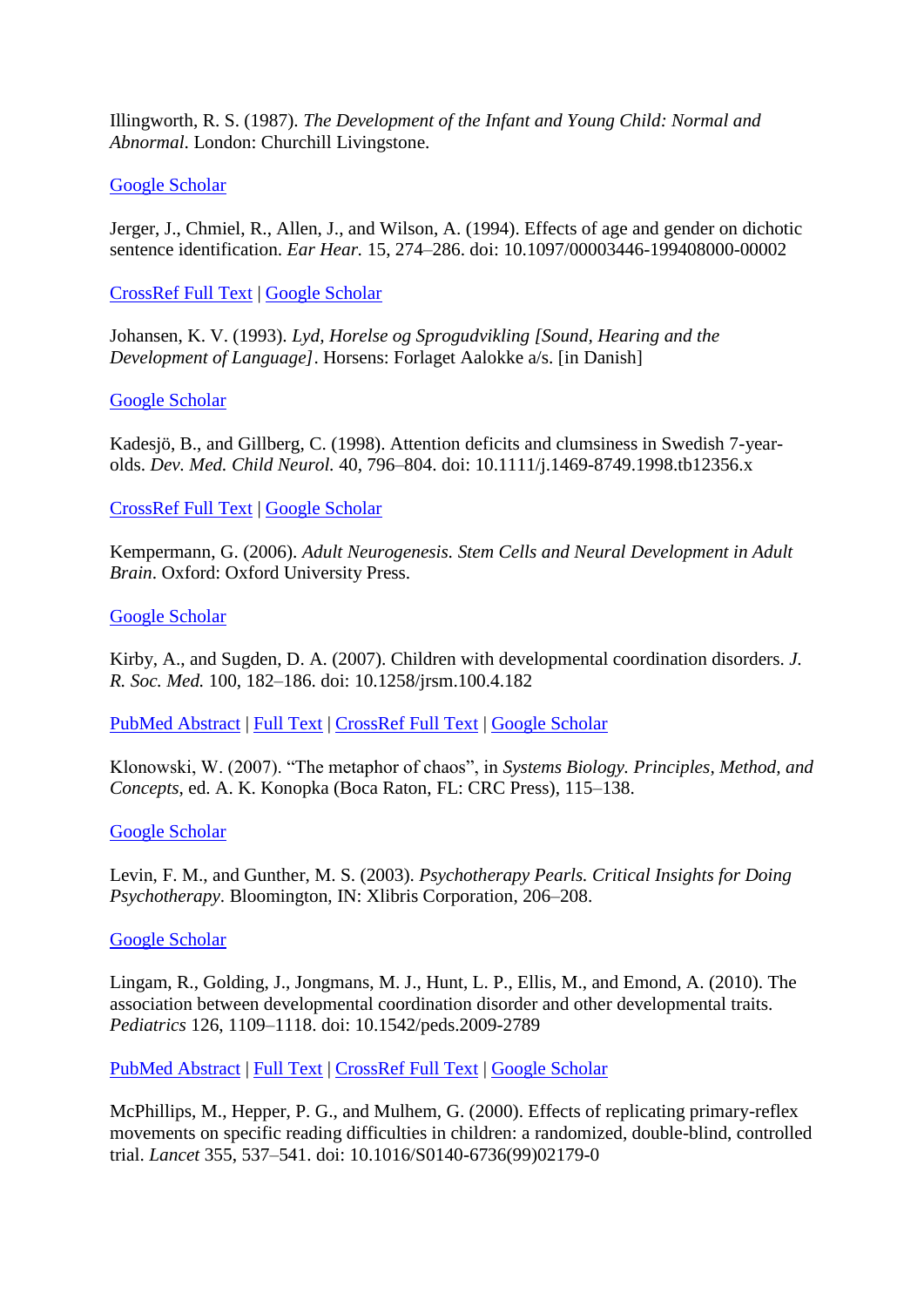### [PubMed Abstract](http://www.ncbi.nlm.nih.gov/sites/entrez?Db=pubmed&Cmd=ShowDetailView&TermToSearch=10683004) | [Full Text](http://eutils.ncbi.nlm.nih.gov/entrez/eutils/elink.fcgi?db=pubmed&cmd=prlinks&retmode=ref&id=10683004) | [CrossRef Full Text](http://dx.doi.org/10.1016/S0140-6736%2899%2902179-0) | [Google Scholar](http://scholar.google.com/scholar_lookup?&title=Effects+of+replicating+primary-reflex+movements+on+specific+reading+difficulties+in+children%3A+a+randomized%2C+double-blind%2C+controlled+trial%2E&journal=Lancet&author=McPhillips+M.&author=Hepper+P.++G.&author=and+Mulhem+G.&publication_year=2000&volume=355&pages=537-541)

Meunier, D., Stamatakis, E. A., and Tyler, L. K. (2014). Age-related functional reorganization, structural changes, and preserved cognition. *Neurobiol. Aging* 35, 42–54. doi: 10.1016/j.neurobiolaging.2013.07.003

[PubMed Abstract](http://www.ncbi.nlm.nih.gov/sites/entrez?Db=pubmed&Cmd=ShowDetailView&TermToSearch=23942392) | [Full Text](http://eutils.ncbi.nlm.nih.gov/entrez/eutils/elink.fcgi?db=pubmed&cmd=prlinks&retmode=ref&id=23942392) | [CrossRef Full Text](http://dx.doi.org/10.1016/j.neurobiolaging.2013.07.003) | [Google Scholar](http://scholar.google.com/scholar_lookup?&title=Age-related+functional+reorganization%2C+structural+changes%2C+and+preserved+cognition%2E&journal=Neurobiol%2E+Aging&author=Meunier+D.&author=Stamatakis+E.++A.&author=and+Tyler+L.++K.&publication_year=2014&volume=35&pages=42-54)

Nicolis, G. (1993). "Physics of far-from-equilibrium systems and self-organization," in *The New Physics*, ed. P. Davies (New York, NY: Cambridge University Press), 316–347.

#### [Google Scholar](http://scholar.google.com/scholar_lookup?&title=%22Physics+of+far-from-equilibrium+systems+and+self-organization%2C%22+in&journal=The+New+Physics&author=Nicolis+G.&publication_year=1993&pages=316-347)

Niklasson, M. (2012). "Could motor development be an emergent property of vestibular stimulation and primary reflex inhibition? A tentative approach to sensorimotor therapy," in *Learning Disabilities*, ed. W. Sittiprapaporn (Rijeka: In Tech), 241–274.

#### [Google Scholar](http://scholar.google.com/scholar_lookup?&title=%22Could+motor+development+be+an+emergent+property+of+vestibular+stimulation+and+primary+reflex+inhibition%B4+A+tentative+approach+to+sensorimotor+therapy%2C%22+in&journal=Learning+Disabilities&author=Niklasson+M.&publication_year=2012&pages=241-274)

Niklasson, M. (2013). *Sensorimotor Therapy: Assessing Quantitative and Qualitative Expressions of Physiological and Psychological Development in Children*. Licentiate thesis, Faculty of Arts and Social Sciences. Karlstad: Karlstad University Press.

#### [Google Scholar](http://scholar.google.com/scholar_lookup?&title=Sensorimotor+Therapy%3A+Assessing+Quantitative+and+Qualitative+Expressions+of+Physiological+and+Psychological+Development+in+Children%2E&author=Niklasson+M.&publication_year=2013)

Niklasson, M., and Niklasson, I. (2007a). *Retraining for Balance-Physiological Test Revised*. Mönsterås: Vestibularis.

#### [Google Scholar](http://scholar.google.com/scholar_lookup?&title=Retraining+for+Balance-Physiological+Test+Revised%2E&author=Niklasson+M.&author=and+Niklasson+I.&publication_year=2007a)

Niklasson, M., and Niklasson, I. (2007b). *Retraining for Balance-Orientation and Balance Test Revised*. Mönsterås: Vestibularis.

#### [Google Scholar](http://scholar.google.com/scholar_lookup?&title=Retraining+for+Balance-Orientation+and+Balance+Test+Revised%2E&author=Niklasson+M.&author=and+Niklasson+I.&publication_year=2007b)

Niklasson, M., Niklasson, I., and Bergström, M. (2007). *Retraining for Balance-Methods Revised*. Mönsterås: Vestibularis. doi: 10.2466/pms.108.3.643-669

#### [PubMed Abstract](http://www.ncbi.nlm.nih.gov/sites/entrez?Db=pubmed&Cmd=ShowDetailView&TermToSearch=19725302) | [Full Text](http://eutils.ncbi.nlm.nih.gov/entrez/eutils/elink.fcgi?db=pubmed&cmd=prlinks&retmode=ref&id=19725302) | [CrossRef Full Text](http://dx.doi.org/10.2466/pms.108.3.643-669) | [Google Scholar](http://scholar.google.com/scholar_lookup?&title=Retraining+for+Balance-Methods+Revised%2E&author=Niklasson+M.&author=Niklasson+I.&author=and+Bergstr%C3%B6m+M.&publication_year=2007)

Niklasson, M., Niklasson, I., and Norlander, T. (2009). Sensorimotor therapy: using stereotypic movements and vestibular stimulation to increase sensorimotor proficiency of children with attentional and motor difficulties. *Percept. Mot. Skills* 108, 643–669. doi: 10.2224/sbp.2010.38.3.327

#### [PubMed Abstract](http://www.ncbi.nlm.nih.gov/sites/entrez?Db=pubmed&Cmd=ShowDetailView&TermToSearch=19725302) | [Full Text](http://eutils.ncbi.nlm.nih.gov/entrez/eutils/elink.fcgi?db=pubmed&cmd=prlinks&retmode=ref&id=19725302) | [CrossRef Full Text](http://dx.doi.org/10.2224/sbp.2010.38.3.327) | [Google Scholar](http://scholar.google.com/scholar_lookup?&title=Sensorimotor+therapy%3A+using+stereotypic+movements+and+vestibular+stimulation+to+increase+sensorimotor+proficiency+of+children+with+attentional+and+motor+difficulties%2E&journal=Percept%2E+Mot%2E+Skills&author=Niklasson+M.&author=Niklasson+I.&author=and+Norlander+T.&publication_year=2009&volume=108&pages=643-669)

Niklasson, M., Niklasson, I., and Norlander, T. (2010). Sensorimotor therapy: physical and psychological regressions contribute to an improved kinesthetic and vestibular capacity in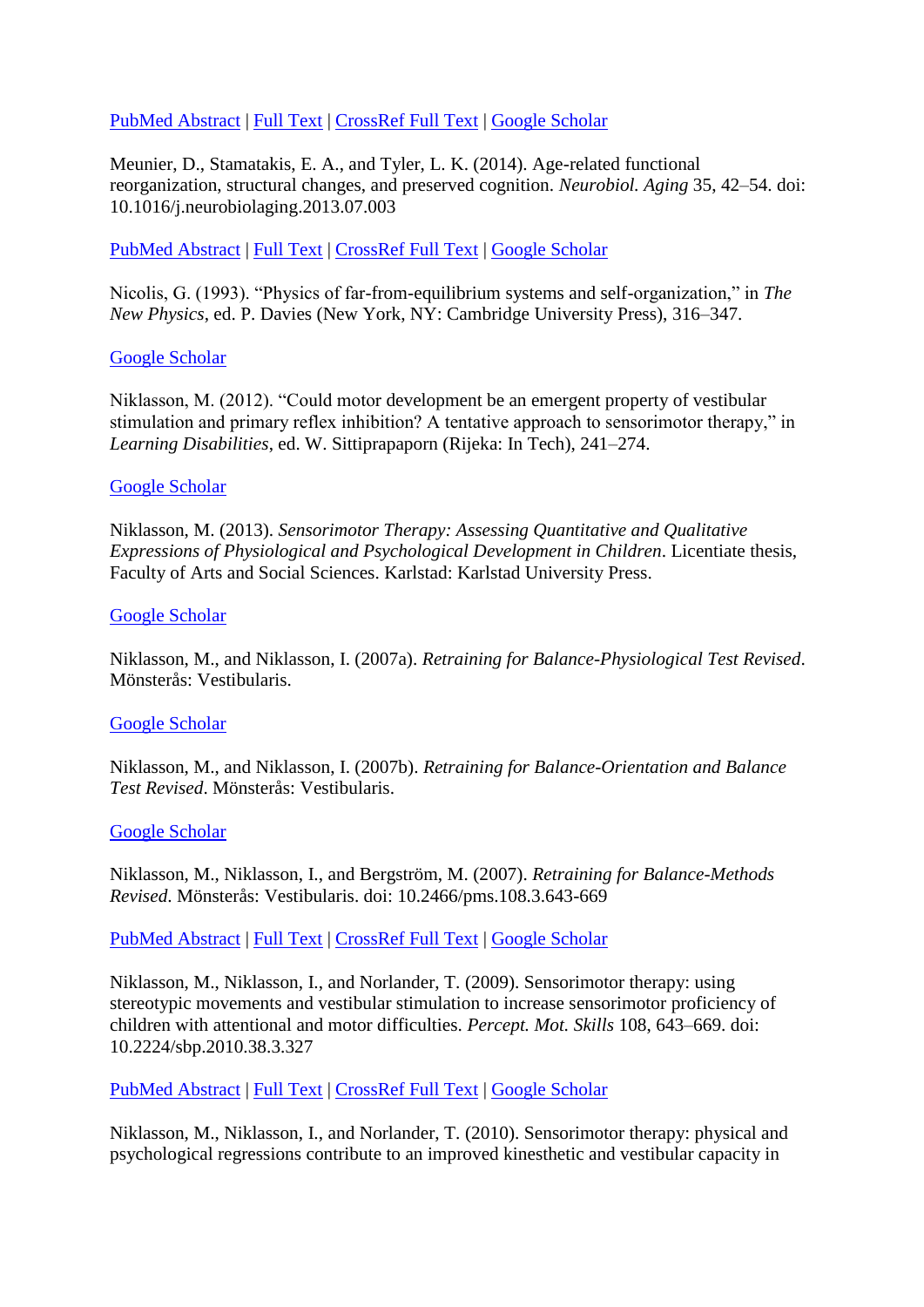children and adolescents with motor difficulties and concentration problems. *Soc. Behav. Pers.* 38, 327–346. doi: 10.1080/092434505000114173

[CrossRef Full Text](http://dx.doi.org/10.1080/092434505000114173) | [Google Scholar](http://scholar.google.com/scholar_lookup?&title=Sensorimotor+therapy%3A+physical+and+psychological+regressions+contribute+to+an+improved+kinesthetic+and+vestibular+capacity+in+children+and+adolescents+with+motor+difficulties+and+concentration+problems%2E&journal=Soc%2E+Behav%2E+Pers%2E&author=Niklasson+M.&author=Niklasson+I.&author=and+Norlander+T.&publication_year=2010&volume=38&pages=327-346)

Norlander, T., Moås, L., and Archer, T. (2005). Noice and stress in primary and secondary school children: noise reduction and increased concentration ability through a short but regularly exercise and relaxation program. *Sch. Eff. Sch. Improv.* 16, 91–99. doi: 10.1186/1741-7007-5-52

[PubMed Abstract](http://www.ncbi.nlm.nih.gov/sites/entrez?Db=pubmed&Cmd=ShowDetailView&TermToSearch=18005401) | [Full Text](http://eutils.ncbi.nlm.nih.gov/entrez/eutils/elink.fcgi?db=pubmed&cmd=prlinks&retmode=ref&id=18005401) | [CrossRef Full Text](http://dx.doi.org/10.1186/1741-7007-5-52) | [Google Scholar](http://scholar.google.com/scholar_lookup?&title=Noice+and+stress+in+primary+and+secondary+school+children%3A+noise+reduction+and+increased+concentration+ability+through+a+short+but+regularly+exercise+and+relaxation+program%2E&journal=Sch%2E+Eff%2E++Sch%2E+Improv%2E&author=Norlander+T.&author=Mo%C3%A5s+L.&author=and+Archer+T.&publication_year=2005&volume=16&pages=91-99)

Okamoto, H., Stracke, H., Ross, B., Kakigi, R., and Pantev, C. (2007). Left hemispheric dominance during auditory processing in noisy environment. *BMC* 5:52. doi: 10.1186/1741- 7007-5-52

[PubMed Abstract](http://www.ncbi.nlm.nih.gov/sites/entrez?Db=pubmed&Cmd=ShowDetailView&TermToSearch=18005401) | [Full Text](http://eutils.ncbi.nlm.nih.gov/entrez/eutils/elink.fcgi?db=pubmed&cmd=prlinks&retmode=ref&id=18005401) | [CrossRef Full Text](http://dx.doi.org/10.1186/1741-7007-5-52) | [Google Scholar](http://scholar.google.com/scholar_lookup?&title=Left+hemispheric+dominance+during+auditory+processing+in+noisy+environment%2E&journal=BMC&author=Okamoto+H.&author=Stracke+H.&author=Ross+B.&author=Kakigi+R.&author=and+Pantev+C.&publication_year=2007)

Ortega, F. J., and Jolkkonen, J. (2013). Restorative therapies to enhance sensorimotor recovery following cerebral ischemia. *Acta Neurobiol. Exp. (Wars)* 73, 66–78. doi: 10.1177/1545968312461718

[PubMed Abstract](http://www.ncbi.nlm.nih.gov/sites/entrez?Db=pubmed&Cmd=ShowDetailView&TermToSearch=23093519) | [Full Text](http://eutils.ncbi.nlm.nih.gov/entrez/eutils/elink.fcgi?db=pubmed&cmd=prlinks&retmode=ref&id=23093519) | [CrossRef Full Text](http://dx.doi.org/10.1177/1545968312461718) | [Google Scholar](http://scholar.google.com/scholar_lookup?&title=Restorative+therapies+to+enhance+sensorimotor+recovery+following+cerebral+ischemia%2E&journal=Acta+Neurobiol%2E+Exp%2E+%28Wars%29&author=Ortega+F.+J.&author=and+Jolkkonen+J.&publication_year=2013&volume=73&pages=66-78)

Patel, R., Spreng, R. N., and Turner, G. R. (2013). Functional brain changes following cognitive and motor skills training: a quantitative meta-analysis. *Neurohabil. Neural Repairs* 27, 187–189. doi: 10.1177/1545968312461718

[PubMed Abstract](http://www.ncbi.nlm.nih.gov/sites/entrez?Db=pubmed&Cmd=ShowDetailView&TermToSearch=23093519) | [Full Text](http://eutils.ncbi.nlm.nih.gov/entrez/eutils/elink.fcgi?db=pubmed&cmd=prlinks&retmode=ref&id=23093519) | [CrossRef Full Text](http://dx.doi.org/10.1177/1545968312461718) | [Google Scholar](http://scholar.google.com/scholar_lookup?&title=Functional+brain+changes+following+cognitive+and+motor+skills+training%3A+a+quantitative+meta-analysis%2E&journal=Neurohabil%2E+Neural+Repairs&author=Patel+R.&author=Spreng+R.+N.&author=and+Turner+G.+R.&publication_year=2013&volume=27&pages=187-189)

Peters, J. E., Romine, J. S., and Dykman, R. A. (1975). Special neurological examination of children with learning disabilities. *Dev. Med. Child Neurol.* 17, 63–78. doi: 10.1111/j.1469- 8749.1975.tb04959.x

[CrossRef Full Text](http://dx.doi.org/10.1111/j.1469-8749.1975.tb04959.x) | [Google Scholar](http://scholar.google.com/scholar_lookup?&title=Special+neurological+examination+of+children+with+learning+disabilities%2E&journal=Dev%2E+Med%2E+Child+Neurol%2E&author=Peters+J.+E.&author=Romine+J.+S.&author=and+Dykman+R.+A.&publication_year=1975&volume=17&pages=63-78)

Phillips, M. D., Lowe, M. J., Lurito, J. T., Dzemidzic, M., and Mathews, V. P. (2001). Temporal lobe activation demonstrates sex-based differences during passive listening. *Radiology* 220, 202–207. doi: 10.1148/radiology.220.1.r01jl34202

[PubMed Abstract](http://www.ncbi.nlm.nih.gov/sites/entrez?Db=pubmed&Cmd=ShowDetailView&TermToSearch=11425998) | [Full Text](http://eutils.ncbi.nlm.nih.gov/entrez/eutils/elink.fcgi?db=pubmed&cmd=prlinks&retmode=ref&id=11425998) | [CrossRef Full Text](http://dx.doi.org/10.1148/radiology.220.1.r01jl34202) | [Google Scholar](http://scholar.google.com/scholar_lookup?&title=Temporal+lobe+activation+demonstrates+sex-based+differences+during+passive+listening%2E&journal=Radiology&author=Phillips+M.++D.&author=Lowe+M.++J.&author=Lurito+J.++T.&author=Dzemidzic+M.&author=and+Mathews+V.++P.&publication_year=2001&volume=220&pages=202-207)

Pitcher, T. M., Piek, J. P., and Hay, D. A. (2003). Fine and gross ability in males with ADHD. *Dev. Med. Child Neurol.* 45, 525–535. doi: 10.1111/j.1469-8749.2003.tb00952.x

[CrossRef Full Text](http://dx.doi.org/10.1111/j.1469-8749.2003.tb00952.x) | [Google Scholar](http://scholar.google.com/scholar_lookup?&title=Fine+and+gross+ability+in+males+with+ADHD%2E&journal=Dev%2E++Med%2E++Child+Neurol%2E&author=Pitcher+T.++M.&author=Piek+J.++P.&author=and+Hay+D.++A.&publication_year=2003&volume=45&pages=525-535)

Polatajko, H. J. (1999). "Developmental Coordination Disorder (DCD): alias, the clumsychild syndrome," in *A Neurodevelopmental Approach to Specific Learning Disorders*, eds K. Whitmore, H. Hart, and G. Willems (London: Mac Keith Press), 119–133.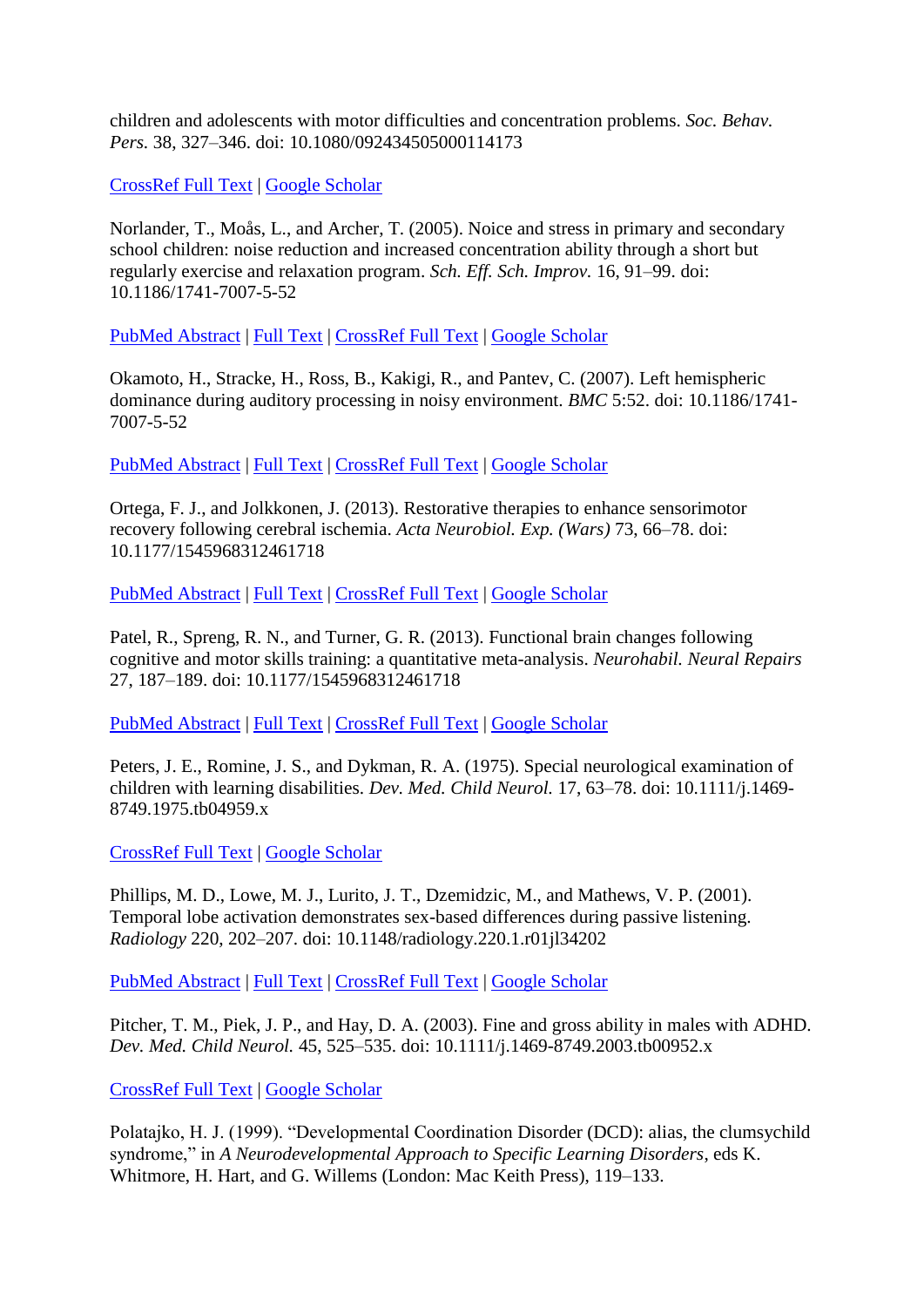[Google Scholar](http://scholar.google.com/scholar_lookup?&title=%22Developmental+Coordination+Disorder+%28DCD%29%3A+alias%2C+the+clumsychild+syndrome%2C%22+in&journal=A+Neurodevelopmental+Approach+to+Specific+Learning+Disorders&author=Polatajko+H.+J.&publication_year=1999&pages=119-133)

Prigogine, I. (1978). Time, structure, and fluctuations. *Science* 201, 777–785. doi: 10.1126/science.201.4358.777

[PubMed Abstract](http://www.ncbi.nlm.nih.gov/sites/entrez?Db=pubmed&Cmd=ShowDetailView&TermToSearch=17738519) | [Full Text](http://eutils.ncbi.nlm.nih.gov/entrez/eutils/elink.fcgi?db=pubmed&cmd=prlinks&retmode=ref&id=17738519) | [CrossRef Full Text](http://dx.doi.org/10.1126/science.201.4358.777) | [Google Scholar](http://scholar.google.com/scholar_lookup?&title=Time%2C+structure%2C+and+fluctuations%2E&journal=Science&author=Prigogine+I.&publication_year=1978&volume=201&pages=777-785)

Prigogine, I. (2003). *Is Future Given?* Singapore: World Scientific Publishing Co. Pte. Ltd, 64–69. doi: 10.1142/9789812775382

[CrossRef Full Text](http://dx.doi.org/10.1142/9789812775382) | [Google Scholar](http://scholar.google.com/scholar_lookup?&title=Is+Future+Given%B4&author=Prigogine+I.&publication_year=2003&pages=64-69)

Rasmussen, P., and Gillberg, C. (2000). Natural outcome of ADHD with developmental coordination disorder at age 22 years: a controlled, longitudinal, community-based study. *J. Am. Acad. Child Adolesc. Psychiatry* 39, 1424–1431. doi: 10.1097/00004583-200011000- 00017

[PubMed Abstract](http://www.ncbi.nlm.nih.gov/sites/entrez?Db=pubmed&Cmd=ShowDetailView&TermToSearch=11068898) | [Full Text](http://eutils.ncbi.nlm.nih.gov/entrez/eutils/elink.fcgi?db=pubmed&cmd=prlinks&retmode=ref&id=11068898) | [CrossRef Full Text](http://dx.doi.org/10.1097/00004583-200011000-00017) | [Google Scholar](http://scholar.google.com/scholar_lookup?&title=Natural+outcome+of+ADHD+with+developmental+coordination+disorder+at+age+22+years%3A+a+controlled%2C+longitudinal%2C+community-based+study%2E&journal=J%2E+Am%2E+Acad%2E+Child+Adolesc%2E+Psychiatry&author=Rasmussen+P.&author=and+Gillberg+C.&publication_year=2000&volume=39&pages=1424-1431)

Rasmussen, P., Gillberg, C., Waldenström, E., and Svenson, B. (1983). Perceptual, motor and attentional deficits in seven-year-old children: neurological and neurodevelopmental aspects. *Dev. Med. Child Neurol.* 25, 315–333. doi: 10.1111/j.1469-8749.1983.tb13765.x

[CrossRef Full Text](http://dx.doi.org/10.1111/j.1469-8749.1983.tb13765.x) | [Google Scholar](http://scholar.google.com/scholar_lookup?&title=Perceptual%2C+motor+and+attentional+deficits+in+seven-year-old+children%3A+neurological+and+neurodevelopmental+aspects%2E&journal=Dev%2E+Med%2E+Child+Neurol%2E&author=Rasmussen+P.&author=Gillberg+C.&author=Waldenstr%C3%B6m+E.&author=and+Svenson+B.&publication_year=1983&volume=25&pages=315-333)

Scherzer, A. L. (1985). Primitive reflex profile. *Dev. Med. Child Neurol.* 27, 126–127. doi: 10.1111/j.1469-8749.1985.tb04532.x

[CrossRef Full Text](http://dx.doi.org/10.1111/j.1469-8749.1985.tb04532.x) | [Google Scholar](http://scholar.google.com/scholar_lookup?&title=Primitive+reflex+profile%2E&journal=Dev%2E+Med%2E+Child+Neurol%2E&author=Scherzer+A.+L.&publication_year=1985&volume=27&pages=126-127)

Schilder, P. (1964). *Contributations to Developmental Neuropsychiatry*. New York, NY: International Universities Press, INC, 182–183.

[Google Scholar](http://scholar.google.com/scholar_lookup?&title=Contributations+to+Developmental+Neuropsychiatry%2E&author=Schilder+P.&publication_year=1964&pages=182-183)

Schott, J. M., and Rossor, M. N. (2003). The grasp and other primitive reflexes. *J. Neurol. Neurosurg. Psychiatry* 74, 558–560. doi: 10.1136/jnnp.74.5.558

[CrossRef Full Text](http://dx.doi.org/10.1136/jnnp.74.5.558) | [Google Scholar](http://scholar.google.com/scholar_lookup?&title=The+grasp+and+other+primitive+reflexes%2E&journal=J%2E++Neurol%2E++Neurosurg%2E++Psychiatry&author=Schott+J.++M.&author=and+Rossor+M.++N.&publication_year=2003&volume=74&pages=558-560)

Sigmundsson, H. (2005). Disorders of development (clumsy child syndrome). *J. Neural Transm. Suppl.* 69, 51–68. doi: 10.1007/3-211-31222-6\_4

[PubMed Abstract](http://www.ncbi.nlm.nih.gov/sites/entrez?Db=pubmed&Cmd=ShowDetailView&TermToSearch=16355603) | [Full Text](http://eutils.ncbi.nlm.nih.gov/entrez/eutils/elink.fcgi?db=pubmed&cmd=prlinks&retmode=ref&id=16355603) | [CrossRef Full Text](http://dx.doi.org/10.1007/3-211-31222-6_4) | [Google Scholar](http://scholar.google.com/scholar_lookup?&title=Disorders+of+development+%28clumsy+child+syndrome%29%2E&journal=J%2E+Neural+Transm%2E+Suppl%2E&author=Sigmundsson+H.&publication_year=2005&volume=69&pages=51-68)

Sigurdsson, E., van Os, J., and Fombonne, E. (2002). Are impaired childhood motor skills a risk factor for adolescent anxiety? Results from the 1958 U.K. birth cohort and the national child development study. *Am. J. Psychiatry* 159, 1044–1046. doi: 10.1176/appi.ajp.159.6.1044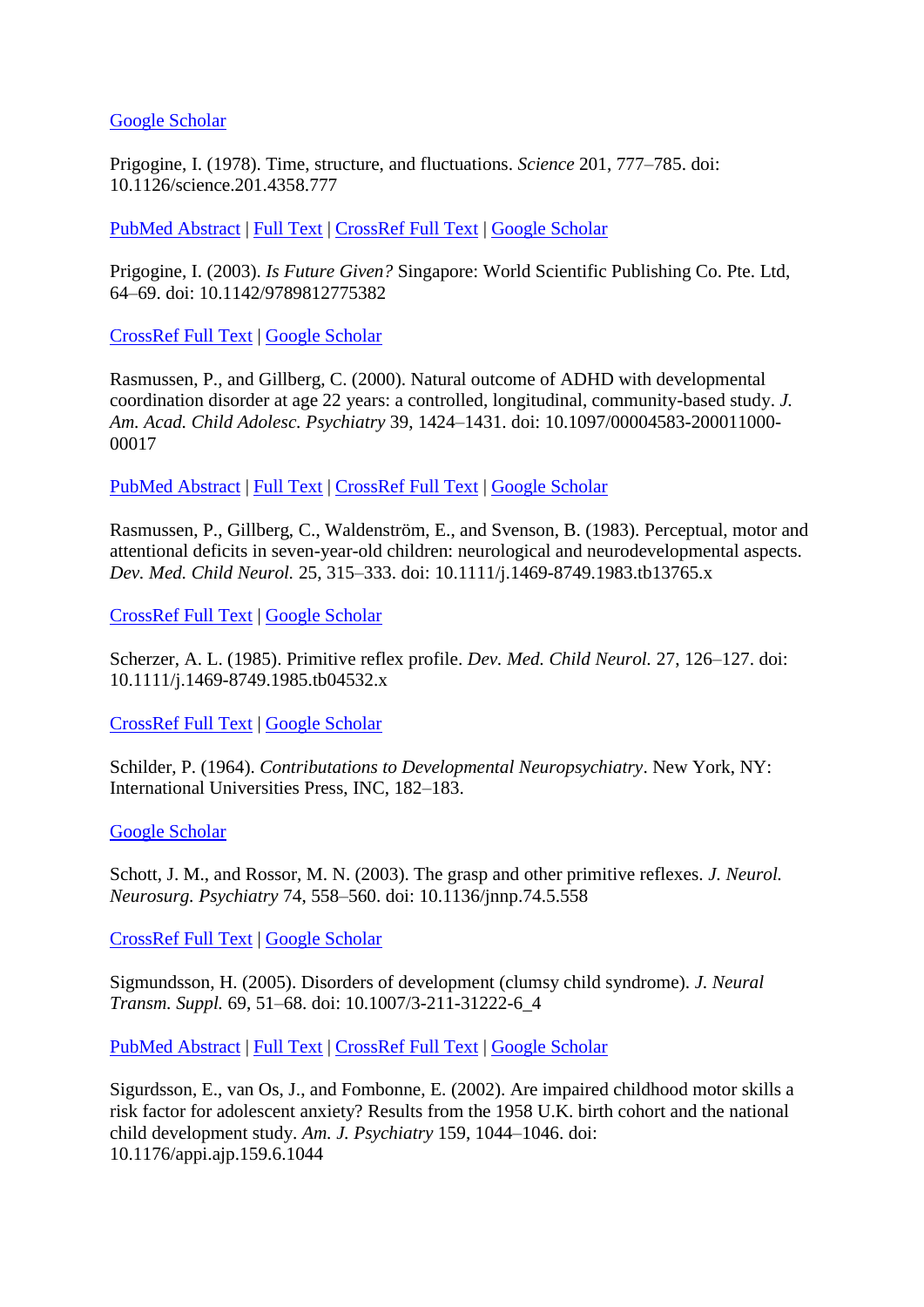[PubMed Abstract](http://www.ncbi.nlm.nih.gov/sites/entrez?Db=pubmed&Cmd=ShowDetailView&TermToSearch=12042195) | [Full Text](http://eutils.ncbi.nlm.nih.gov/entrez/eutils/elink.fcgi?db=pubmed&cmd=prlinks&retmode=ref&id=12042195) | [CrossRef Full Text](http://dx.doi.org/10.1176/appi.ajp.159.6.1044) | [Google Scholar](http://scholar.google.com/scholar_lookup?&title=Are+impaired+childhood+motor+skills+a+risk+factor+for+adolescent+anxiety%B4+Results+from+the+1958+U%2EK%2E++birth+cohort+and+the+national+child+development+study%2E&journal=Am%2E+J%2E+Psychiatry&author=Sigurdsson+E.&author=van+Os+J.&author=and+Fombonne+E.&publication_year=2002&volume=159&pages=1044-1046)

Sininger, Y. S., and Cone-Wesson, B. (2004). Asymmetric cochlear processing mimics hemispheric specialization. *Science* 305, 1581. doi: 10.1126/science.1100646

[PubMed Abstract](http://www.ncbi.nlm.nih.gov/sites/entrez?Db=pubmed&Cmd=ShowDetailView&TermToSearch=15361617) | [Full Text](http://eutils.ncbi.nlm.nih.gov/entrez/eutils/elink.fcgi?db=pubmed&cmd=prlinks&retmode=ref&id=15361617) | [CrossRef Full Text](http://dx.doi.org/10.1126/science.1100646) | [Google Scholar](http://scholar.google.com/scholar_lookup?&title=Asymmetric+cochlear+processing+mimics+hemispheric+specialization%2E&journal=Science&author=Sininger+Y.++S.&author=and+Cone-Wesson+B.&publication_year=2004&volume=305&issue=1581)

Sommer, I. E. C., Aleman, A., Bouma, A., and Kahn, R. S. (2004). Do women really have more bilateral language representation than men? A meta-analysis of functional imaging studies. *Brain* 127, 1845–1852. doi: 10.1093/brain/awh207

[PubMed Abstract](http://www.ncbi.nlm.nih.gov/sites/entrez?Db=pubmed&Cmd=ShowDetailView&TermToSearch=15240433) | [Full Text](http://eutils.ncbi.nlm.nih.gov/entrez/eutils/elink.fcgi?db=pubmed&cmd=prlinks&retmode=ref&id=15240433) | [CrossRef Full Text](http://dx.doi.org/10.1093/brain/awh207) | [Google Scholar](http://scholar.google.com/scholar_lookup?&title=Do+women+really+have+more+bilateral+language+representation+than+men%B4++A+meta-analysis+of+functional+imaging+studies%2E&journal=Brain&author=Sommer+I.++E.++C.&author=Aleman+A.&author=Bouma+A.&author=and+Kahn+R.++S.&publication_year=2004&volume=127&pages=1845-1852)

Stein, D. G., Brailowsky, S., and Will, B. (1997). *Brain Repair*. Oxford: Oxford University Press.

#### [Google Scholar](http://scholar.google.com/scholar_lookup?&title=Brain+Repair%2E&author=Stein+D.+G.&author=Brailowsky+S.&author=and+Will+B.&publication_year=1997)

Szyf, M. (2009). The early life environment and the epigenome. *Biochim. Biophys. Acta* 9, 878–885. doi: 10.1016/j.bbagen.2009.01.009

[PubMed Abstract](http://www.ncbi.nlm.nih.gov/sites/entrez?Db=pubmed&Cmd=ShowDetailView&TermToSearch=19364482) | [Full Text](http://eutils.ncbi.nlm.nih.gov/entrez/eutils/elink.fcgi?db=pubmed&cmd=prlinks&retmode=ref&id=19364482) | [CrossRef Full Text](http://dx.doi.org/10.1016/j.bbagen.2009.01.009) | [Google Scholar](http://scholar.google.com/scholar_lookup?&title=The+early+life+environment+and+the+epigenome%2E&journal=Biochim%2E++Biophys%2E+Acta&author=Szyf+M.&publication_year=2009&volume=9&pages=878-885)

Tallal, P., Miller, S., and Holly Fitch, R. (1993). "Neurological basis of speech: a case for preeminence of temporal processing," in *Temporal Information Processing in the Nervous System, Special Reference to Dyslexia and Dysphasia*, Vol. 682, eds P. Tallal, A. M. Galaburda, R. R Linas, and C. von Euler (New York, NY: Annals of the New York Academy of Sciences), 27–47.

#### [Google Scholar](http://scholar.google.com/scholar_lookup?&title=%22Neurological+basis+of+speech%3A+a+case+for+preeminence+of+temporal+processing%2C%22+in&journal=Temporal+Information+Processing+in+the+Nervous+System%2C+Special+Reference+to+Dyslexia+and+Dysphasia&author=Tallal+P.&author=Miller+S.&author=and+Holly+Fitch+R.&publication_year=1993&volume=682&pages=27-47)

Teicher, J. D. (1941). Preliminary survey of motility in children. *J. Nervous Ment. Dis.* 94, 277–304. doi: 10.1097/00005053-194109000-00002

[CrossRef Full Text](http://dx.doi.org/10.1097/00005053-194109000-00002) | [Google Scholar](http://scholar.google.com/scholar_lookup?&title=Preliminary+survey+of+motility+in+children%2E&journal=J%2E+Nervous+Ment%2E+Dis%2E&author=Teicher+J.+D.&publication_year=1941&volume=94&pages=277-304)

Thelen, E., and Smith, L. B. (2006). "Dynamic system theories," in *Handbook of Child Psychology*, ed. R. M. Lerner (Hoboken, NJ; John Wiley & Sons. Inc.), 258–312.

#### [Google Scholar](http://scholar.google.com/scholar_lookup?&title=%22Dynamic+system+theories%2C%22+in&journal=Handbook+of+Child+Psychology&author=Thelen+E.&author=and+Smith+L.+B.&publication_year=2006&pages=258-312)

Touwen, B. C. L. (1984). "Primitive reflexes-conceptional or semantic problem?" in *Continuity of Neural Functions from Prenatal to Postnatal Life*, ed. H. F. R. Prechtl (Oxford: Spastics International Medical Publications; Great Britain: Blackwell Scientific Publication Ltd. Ed.), 115–125.

#### [Google Scholar](http://scholar.google.com/scholar_lookup?&title=%22Primitive+reflexes-conceptional+or+semantic+problem%B4%22+in&journal=Continuity+of+Neural+Functions+from+Prenatal+to+Postnatal+Life&author=Touwen+B.++C.++L.&publication_year=1984&pages=115-125)

Touwen, B. C. L. (1993). "Longitudinal studies on motor development: developmental neurological consideratios," in *Motor Development in Early and Later Childhood:*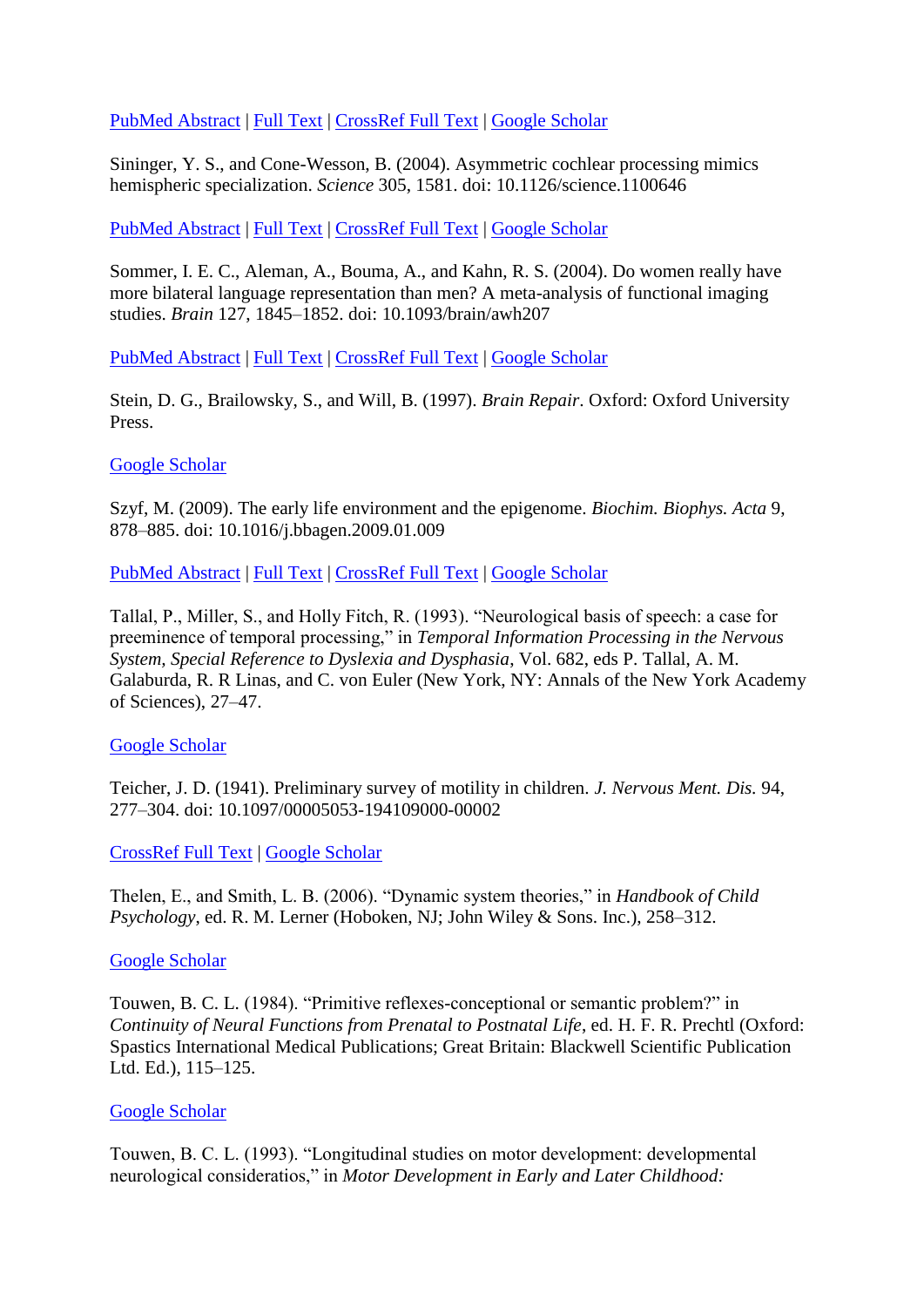*Longitudinal Approaches*, ed. A. F. Kalverboer (Cambridge: Cambridge University Press), 15–34. doi: 10.1007/s00415-006-0138-7

[PubMed Abstract](http://www.ncbi.nlm.nih.gov/sites/entrez?Db=pubmed&Cmd=ShowDetailView&TermToSearch=16511641) | [Full Text](http://eutils.ncbi.nlm.nih.gov/entrez/eutils/elink.fcgi?db=pubmed&cmd=prlinks&retmode=ref&id=16511641) | [CrossRef Full Text](http://dx.doi.org/10.1007/s00415-006-0138-7) | [Google Scholar](http://scholar.google.com/scholar_lookup?&title=%22Longitudinal+studies+on+motor+development%3A+developmental+neurological+consideratios%2C%22+in&journal=Motor+Development+in+Early+and+Later+Childhood%3A+Longitudinal+Approaches&author=Touwen+B.++C.++L.&publication_year=1993&pages=15-34)

Vaivre-Douret, L. (2014). Developmental coordination disorders: state of art. *Clin. Neurophysiol.* 44, 13–23. doi: 10.1016/j.neucli.2013.10.133

[PubMed Abstract](http://www.ncbi.nlm.nih.gov/sites/entrez?Db=pubmed&Cmd=ShowDetailView&TermToSearch=24502901) | [Full Text](http://eutils.ncbi.nlm.nih.gov/entrez/eutils/elink.fcgi?db=pubmed&cmd=prlinks&retmode=ref&id=24502901) | [CrossRef Full Text](http://dx.doi.org/10.1016/j.neucli.2013.10.133) | [Google Scholar](http://scholar.google.com/scholar_lookup?&title=Developmental+coordination+disorders%3A+state+of+art%2E&journal=Clin%2E+Neurophysiol%2E&author=Vaivre-Douret+L.&publication_year=2014&volume=44&pages=13-23)

van Boxtel, M. P., Bosma, H., Jolles, J., and Vreeling, F. W. (2006). Prevalence of primitive reflexes and the relationship with cognitive change in healthy adults: a report from Maastricht aging study. *J. Neurol.* 253, 935–941. doi: 10.1007/s00415-006-0138-7

[PubMed Abstract](http://www.ncbi.nlm.nih.gov/sites/entrez?Db=pubmed&Cmd=ShowDetailView&TermToSearch=16511641) | [Full Text](http://eutils.ncbi.nlm.nih.gov/entrez/eutils/elink.fcgi?db=pubmed&cmd=prlinks&retmode=ref&id=16511641) | [CrossRef Full Text](http://dx.doi.org/10.1007/s00415-006-0138-7) | [Google Scholar](http://scholar.google.com/scholar_lookup?&title=Prevalence+of+primitive+reflexes+and+the+relationship+with+cognitive+change+in+healthy+adults%3A+a+report+from+Maastricht+aging+study%2E&journal=J%2E+Neurol%2E&author=van+Boxtel+M.++P.&author=Bosma+H.&author=Jolles+J.&author=and+Vreeling+F.++W.&publication_year=2006&volume=253&pages=935-941)

Vig, S. (2010). "Classification versus labeling," in *Controversial Therapies for Developmental Disabilities*, eds J. W. Jacobson, R. M. Foxx, and J. A. Mulick (New York, NY: Routledge), 85–99.

#### [Google Scholar](http://scholar.google.com/scholar_lookup?&title=%22Classification+versus+labeling%2C%22+in&journal=Controversial+Therapies+for+Developmental+Disabilities&author=Vig+S.&publication_year=2010&pages=85-99)

Visser, J. (2003). Developmental coordination disorder: a review of research on subtypes and comorbidities. *Hum. Mov. Sci.* 22, 479–493. doi: 10.1016/j.humov.2003.09.005

[PubMed Abstract](http://www.ncbi.nlm.nih.gov/sites/entrez?Db=pubmed&Cmd=ShowDetailView&TermToSearch=14624829) | [Full Text](http://eutils.ncbi.nlm.nih.gov/entrez/eutils/elink.fcgi?db=pubmed&cmd=prlinks&retmode=ref&id=14624829) | [CrossRef Full Text](http://dx.doi.org/10.1016/j.humov.2003.09.005) | [Google Scholar](http://scholar.google.com/scholar_lookup?&title=Developmental+coordination+disorder%3A+a+review+of+research+on+subtypes+and+comorbidities%2E&journal=Hum%2E+Mov%2E+Sci%2E&author=Visser+J.&publication_year=2003&volume=22&pages=479-493)

Warren, L. R., Wagener, J. W., and Herman, G. E. (1978). Binaural analysis in the aging auditory system. *J. Gerontol.* 33, 731–736. doi: 10.1093/geronj/33.5.731

[CrossRef Full Text](http://dx.doi.org/10.1093/geronj/33.5.731) | [Google Scholar](http://scholar.google.com/scholar_lookup?&title=Binaural+analysis+in+the+aging+auditory+system%2E&journal=J%2E++Gerontol%2E&author=Warren+L.++R.&author=Wagener+J.++W.&author=and+Herman+G.++E.&publication_year=1978&volume=33&pages=731-736)

Watemberg, N., Waiserberg, N., Zuk, L., and Lerman-Saige, T. (2007). Developmental coordination disorder in children with attention-deficit-hyperactivity disorder and physical therapy intervention. *Dev. Med. Child Neurol.* 49, 920–925. doi: 10.1111/j.1469- 8749.2007.00920.x

[PubMed Abstract](http://www.ncbi.nlm.nih.gov/sites/entrez?Db=pubmed&Cmd=ShowDetailView&TermToSearch=18039239) | [Full Text](http://eutils.ncbi.nlm.nih.gov/entrez/eutils/elink.fcgi?db=pubmed&cmd=prlinks&retmode=ref&id=18039239) | [CrossRef Full Text](http://dx.doi.org/10.1111/j.1469-8749.2007.00920.x) | [Google Scholar](http://scholar.google.com/scholar_lookup?&title=Developmental+coordination+disorder+in+children+with+attention-deficit-hyperactivity+disorder+and+physical+therapy+intervention%2E&journal=Dev%2E+Med%2E+Child+Neurol%2E&author=Watemberg+N.&author=Waiserberg+N.&author=Zuk+L.&author=and+Lerman-Saige+T.&publication_year=2007&volume=49&pages=920-925)

Wenzel, D. (1978). The development of parachute reaction: a visuo-vestibular response. *Neuropediatrics* 9, 351–359. doi: 10.1055/s-0028-1091494

[PubMed Abstract](http://www.ncbi.nlm.nih.gov/sites/entrez?Db=pubmed&Cmd=ShowDetailView&TermToSearch=311450) | [Full Text](http://eutils.ncbi.nlm.nih.gov/entrez/eutils/elink.fcgi?db=pubmed&cmd=prlinks&retmode=ref&id=311450) | [CrossRef Full Text](http://dx.doi.org/10.1055/s-0028-1091494) | [Google Scholar](http://scholar.google.com/scholar_lookup?&title=The+development+of+parachute+reaction%3A+a+visuo-vestibular+response%2E&journal=Neuropediatrics&author=Wenzel+D.&publication_year=1978&volume=9&pages=351-359)

Zafeiriou, D. I. (2004). Primitive reflexes and postural reactions in neurodevelopmental examination. *Pediatr. Neurol.* 31, 1–8. doi: 10.1016/j.pediatrneurol.2004.01.012

[PubMed Abstract](http://www.ncbi.nlm.nih.gov/sites/entrez?Db=pubmed&Cmd=ShowDetailView&TermToSearch=15246484) | [Full Text](http://eutils.ncbi.nlm.nih.gov/entrez/eutils/elink.fcgi?db=pubmed&cmd=prlinks&retmode=ref&id=15246484) | [CrossRef Full Text](http://dx.doi.org/10.1016/j.pediatrneurol.2004.01.012) | [Google Scholar](http://scholar.google.com/scholar_lookup?&title=Primitive+reflexes+and+postural+reactions+in+neurodevelopmental+examination%2E&journal=Pediatr%2E+Neurol%2E&author=Zafeiriou+D.++I.&publication_year=2004&volume=31&pages=1-8)